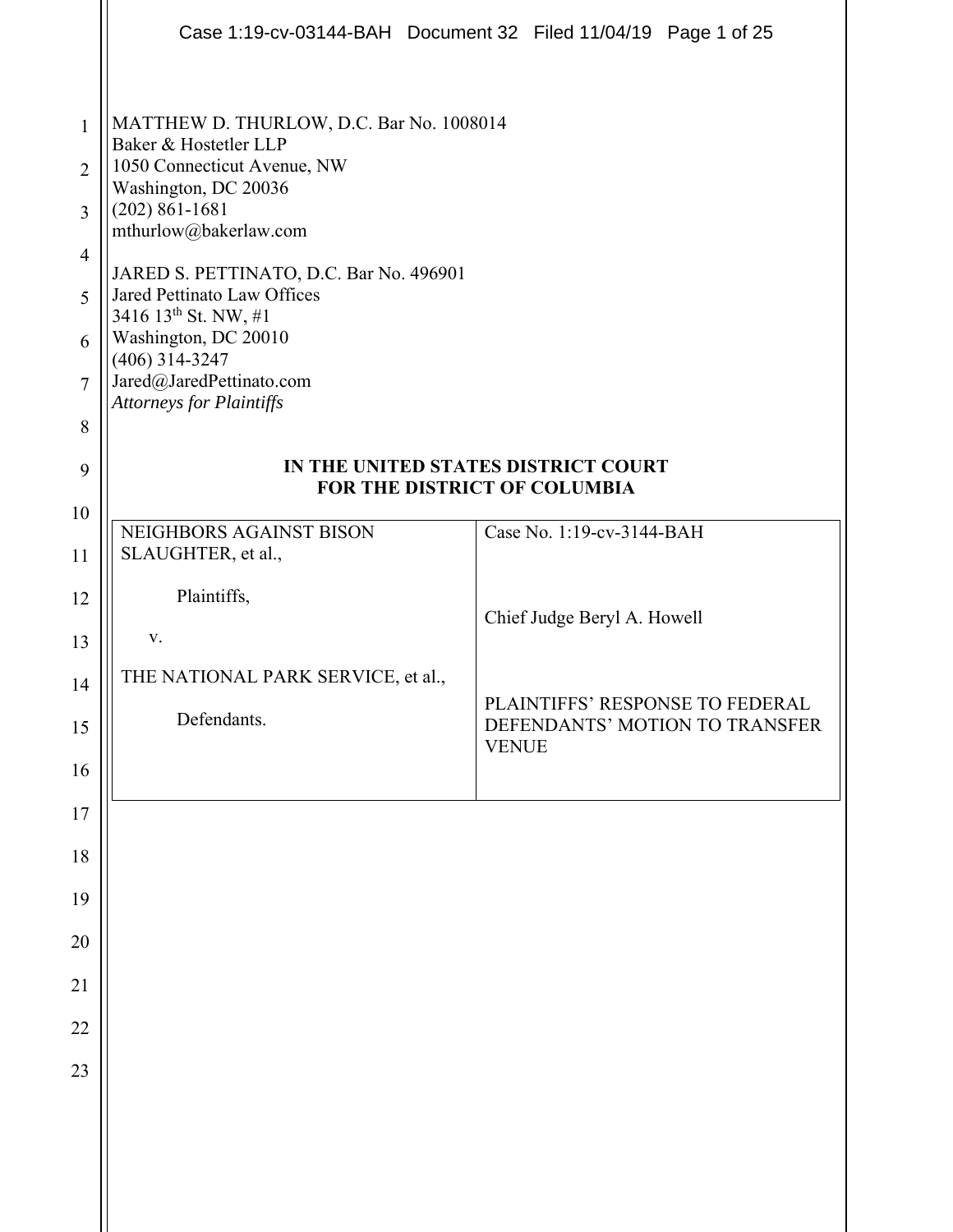**TABLE OF CONTENTS** 

| $\overline{2}$ |                                                                                                                                                 |
|----------------|-------------------------------------------------------------------------------------------------------------------------------------------------|
| 3              |                                                                                                                                                 |
|                |                                                                                                                                                 |
| $\overline{4}$ |                                                                                                                                                 |
| 5              |                                                                                                                                                 |
| 6              | Ι.                                                                                                                                              |
|                | This District Does Not Present an Inconvenient Forum for Parties or Witnesses 11<br>Π.                                                          |
| 7              | The Private Convenience Factors Demonstrate That This District Does Not Present<br>$\mathsf{A}$ .                                               |
| 8              | The Public Interest Factors Weigh in Favor of This Court Retaining This Case 16<br><b>B.</b>                                                    |
| 9              |                                                                                                                                                 |
| 10             |                                                                                                                                                 |
|                |                                                                                                                                                 |
| 11             |                                                                                                                                                 |
| 12             |                                                                                                                                                 |
| 13             |                                                                                                                                                 |
| 14             |                                                                                                                                                 |
|                |                                                                                                                                                 |
| 15             |                                                                                                                                                 |
| 16             |                                                                                                                                                 |
| 17             |                                                                                                                                                 |
|                |                                                                                                                                                 |
| 18             |                                                                                                                                                 |
| 19             |                                                                                                                                                 |
| 20             |                                                                                                                                                 |
| 21             |                                                                                                                                                 |
|                |                                                                                                                                                 |
| 22             |                                                                                                                                                 |
| 23             |                                                                                                                                                 |
|                |                                                                                                                                                 |
|                | Neighbors Against Bison Slaughter v. Nat'l Park Serv., No. 1:19-cv-3144<br>$\ddot{\rm ii}$<br>PLS.' RESP. TO FED. DEFS.' MOT. TO TRANSFER VENUE |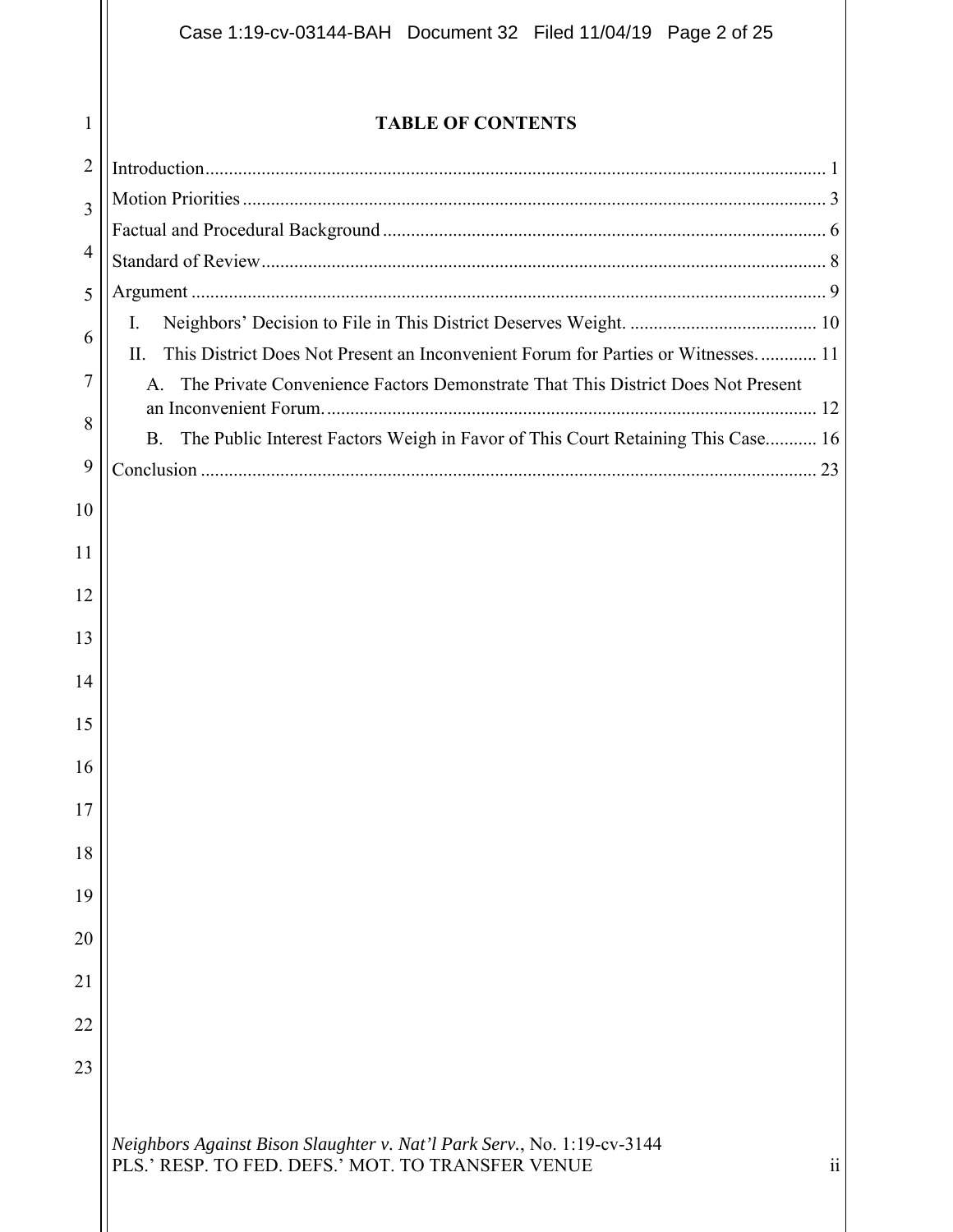1

### **INTRODUCTION**

2 3 4 5 6 7 8 9 10 11 12 13 14 15 Federal Defendants failed to demonstrate that litigating this case in this District "imposes a heavy burden on the defendant or the court," or that Neighbors filed the case here "solely in order to harass the defendant or take advantage of favorable law." *Piper Aircraft Co. v. Reyno*, 454 U.S. 235, 249, 249 n.15 (1981). Because they have not made a strong case, by clear and convincing evidence, that this District is inappropriate, they have no right to transfer this case. A bison hunt or "harvest" at Beattie Gulch, Montana, on the edge of Yellowstone National Park, endangers the lives of Plaintiffs Neighbors Against Bison Slaughter members, Bonnie Lynn (collectively, Neighbors), hunters, other property owners, residents, and visitors. Neighbors seeks to stop the unsafe hunt of bison—the National Mammal—until the agencies analyze the effects of the hunt and make decisions based a correct understanding of their jurisdiction and authorities.<sup>1</sup> Neighbors' Motion for a Temporary Restraining Order and a Preliminary Injunction (Neighbors' TRO/PI Mot.), ECF No. 4, which seeks to stop irreparable harm, deserves the Court's attention far more than Federal Defendants' error-laden, nine-factor motion to transfer venue. *See* 28 U.S.C. § 1657; *cf.* Fed. R. Civ. P. 65(b)(3).

16 17 18 19 20 21 Neighbors chose "to petition the Government for a redress of grievances" in this District because their pro bono lawyers live and work here, and because Federal Defendants made the policy decisions in this District that personnel in Montana and Wyoming merely implemented.<sup>2</sup> The convenience of the Parties and witnesses supports Neighbors' decision. No one expects to call witnesses in this Administrative Procedure Act (APA), 5 U.S.C. §§ 701-706, case, so litigating here will not burden witnesses or the government. Indeed, the assigned U.S.

<sup>23</sup> <sup>1</sup> *See* National Bison Legacy Act, Pub. L. No. 114-152, 130 Stat. 373 (May 9, 2016). <sup>2</sup> [2019] Operating Procedures for the IBMP (Dec. 31, 2018) (2019 Winter Decision), ECF No. 4-12; U.S. Const. amend. I.

*Neighbors Against Bison Slaughter v. Nat'l Park Serv.*, No. 1:19-cv-3144 PLS.' RESP. TO FED. DEFS.' MOT. TO TRANSFER VENUE 1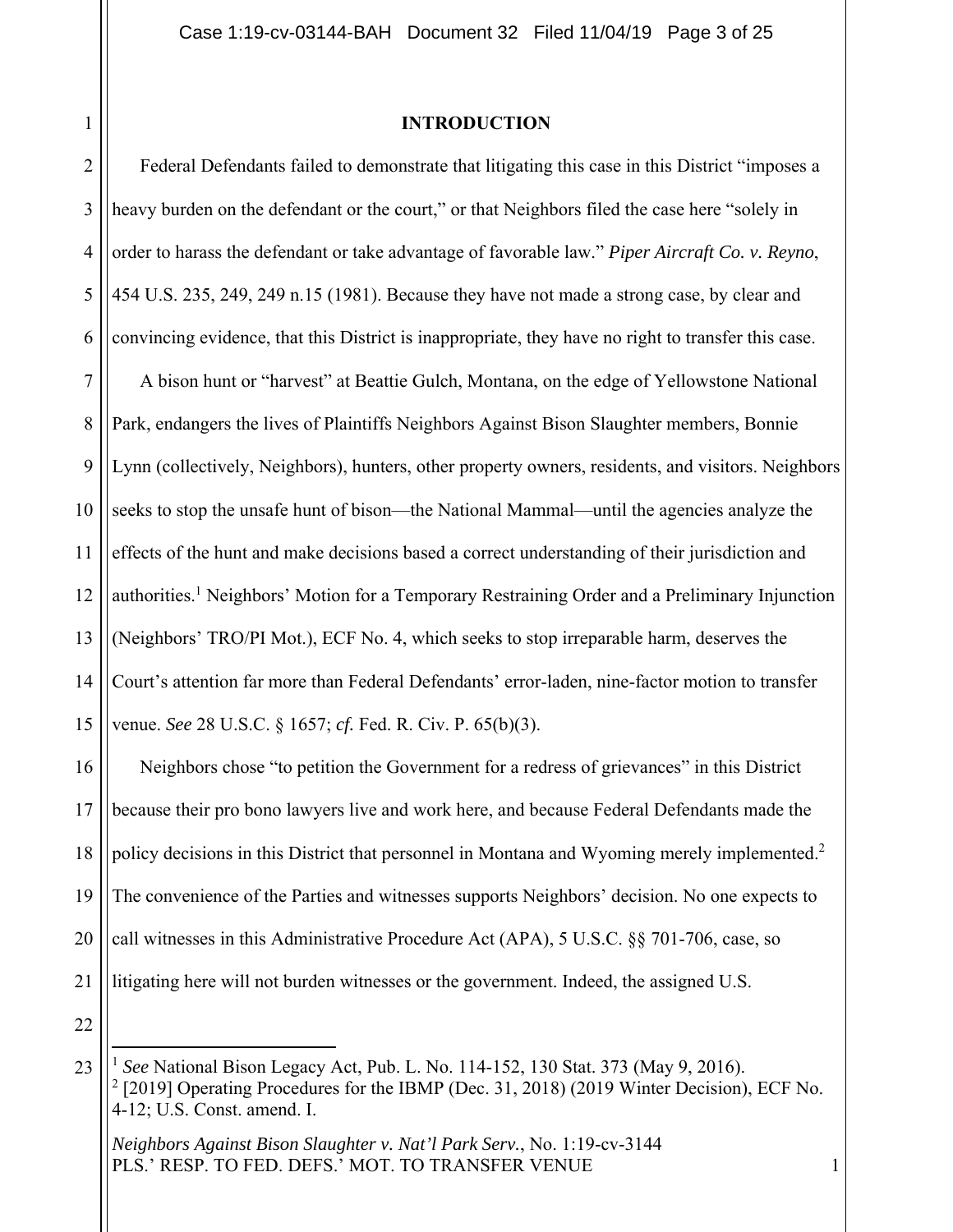1 2 Department of Justice lawyers also work in the District. Forcing Neighbors to litigate in Montana would only increase pro bono counsel's litigation costs to travel for hearings.

3 4 5 6 7 8 Federal Defendants have failed to demonstrate sufficient inconveniences or an absence of entanglement with this District to grant their motion to transfer. Twice before, this Court has denied motions on cases regarding Yellowstone and Yellowstone bison because Yellowstone "is truly a national icon." *See Greater Yellowstone Coal. v. Kempthorne*, Nos. Civ-A 07-2111 (EGS), 07-2112 (EGS), 2008 WL 1862298, \*17 (D.D.C. Apr. 24, 2008); *Greater Yellowstone Coal. v. Bosworth*, 180 F. Supp. 2d 124, 128 (D.D.C. 2001) (Urbina, J.).

9 10 11 12 Like those cases, this case involves Yellowstone National Park, which covers parts of three states (Idaho, Wyoming, and Montana). This case also includes amicus tribes with members from several different western states (Oregon, Montana, Washington, and Idaho) and Presidential-Cabinet-level defendants.

13 14 15 16 17 18 19 20 21 The Complaint describes activities that cross jurisdictional boundaries. Some bison, shot when crossing the Yellowstone boundary into Beattie Gulch, run back into Yellowstone and die in the judicial District of Wyoming. Although the bison slaughter causes extreme impacts on a small neighborhood in Beattie Gulch, the flawed decisions and negligent management of the United States' last remaining wild bison herd reach the highest levels of the United States government in this District. The current bison hunt threatens the lives of locals and visitors from all over the world who come to this gateway to Yellowstone. Retaining venue would therefore most effectively advance Congress's directions to make transfer decisions for the "convenience of parties and witnesses" and in the "interest of justice." 28 U.S.C.  $\S$  1404(a).<sup>3</sup>

<sup>23</sup>  $3$  In full, Section 1404(a) states: "For the convenience of parties and witnesses, in the interest of justice, a district court may transfer any civil action to any other district or division where it might have been brought or to any district or division to which all parties have consented."

*Neighbors Against Bison Slaughter v. Nat'l Park Serv.*, No. 1:19-cv-3144 PLS.' RESP. TO FED. DEFS.' MOT. TO TRANSFER VENUE 2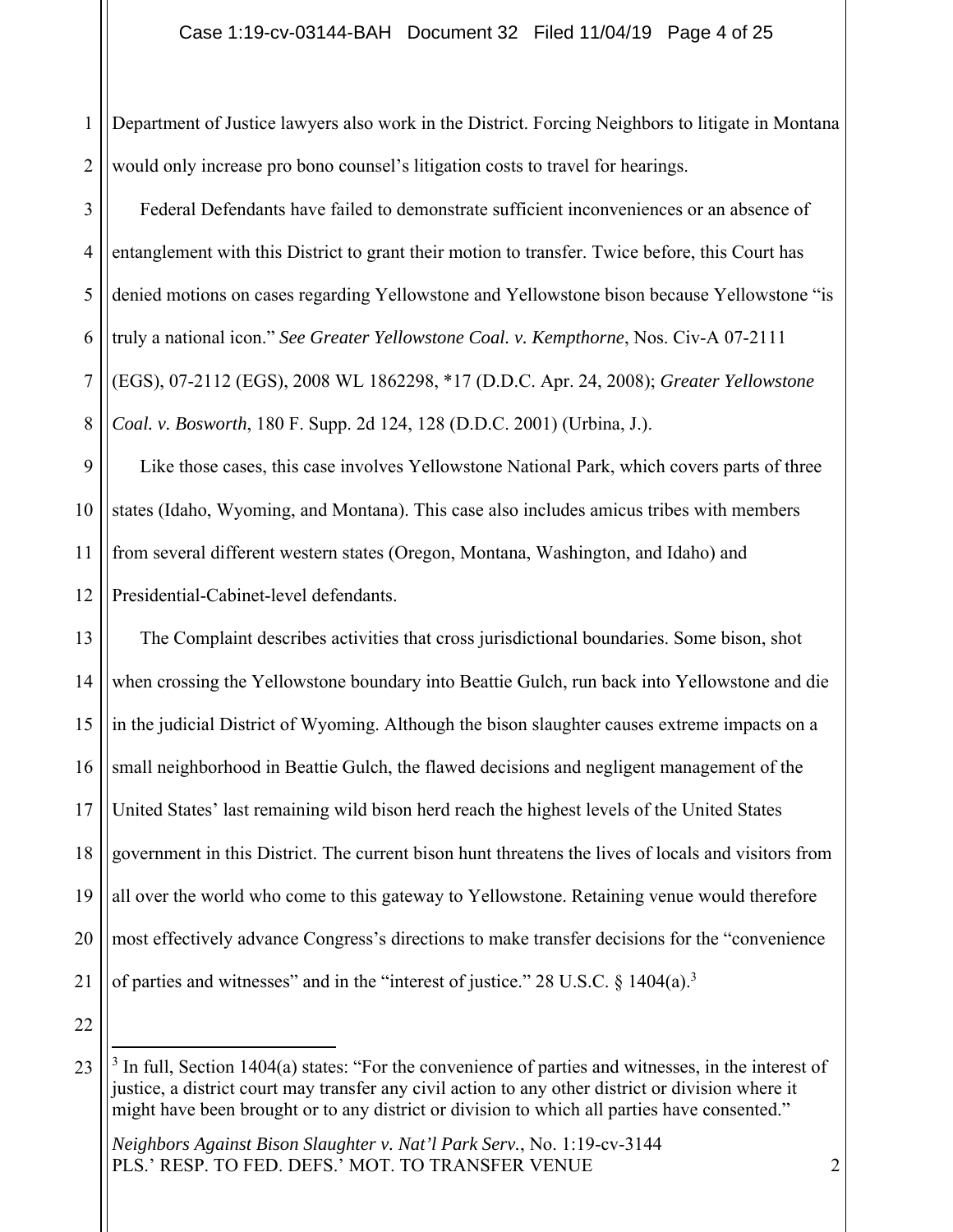## **MOTION PRIORITIES**

2 3 4 5 6 7 Federal Defendants are asking this Court to transfer this case to the District of Montana before considering Neighbors TRO/PI Motion. Fed. Defs.' Mem. in Supp. of Mot. to Transfer Venue 17 (Fed. Defs.' Br.), ECF No. 13. Federal Defendants, however, have the power to temporarily stop that hunt and to give this Court sufficient time to consider both motions. They have declined to use that power without explanation. Instead of addressing their motion, Neighbors TRO/PI Motion deserves the Court's full attention.

8 9 10 11 12 13 14 15 16 17 18 19 20 Congress leaves courts to "determine the order in which civil actions are heard and determined," and it identifies only "a narrow set of cases that must skip to the front of the line." *Comm. on Ways & Means of House of Representatives v. U.S. Dep't of Treasury*, No. 1:19-cv-01974 (TNM), at \*2 (D.D.C. Aug. 29, 2019) (denying a motion to expedite). Among them, Congress directs courts to prioritize cases seeking preliminary injunctive relief. 28 U.S.C. § 1657. Discretionary venue transfers do not take priority over averting irreparable harm through motions seeking preliminary injunctive relief. *See id.*; *cf.* Fed. R. Civ. P. 65(b)(3). To the knowledge of Neighbors' counsel, no bison are currently leaving Yellowstone. Therefore, any closure of Beattie Gulch would currently impact no one. Last winter, for example, bison did not exit Yellowstone north to Beattie Gulch until months into 2019.<sup>4</sup> Nonetheless, Neighbors has no control over the hunt. The weather could turn any time, and the bison could migrate out of Yellowstone. Federal Defendants have not, and almost certainly cannot, identify any harm in delaying the bison hunt by a few weeks while the Court hears Neighbors' claims. In

22 23

21

<sup>4</sup> *See* Bison Mgmt. Operations Winter 2018-19, at 2 (Apr. 4, 2019), ibmp.info/Library/StatusReports/20190404 YELLbison fieldOpsMgmtSummary.pdf.

contrast, if the bison hunting begins, the irreparable harms Neighbors' describe could happen at

*Neighbors Against Bison Slaughter v. Nat'l Park Serv.*, No. 1:19-cv-3144 PLS.' RESP. TO FED. DEFS.' MOT. TO TRANSFER VENUE 3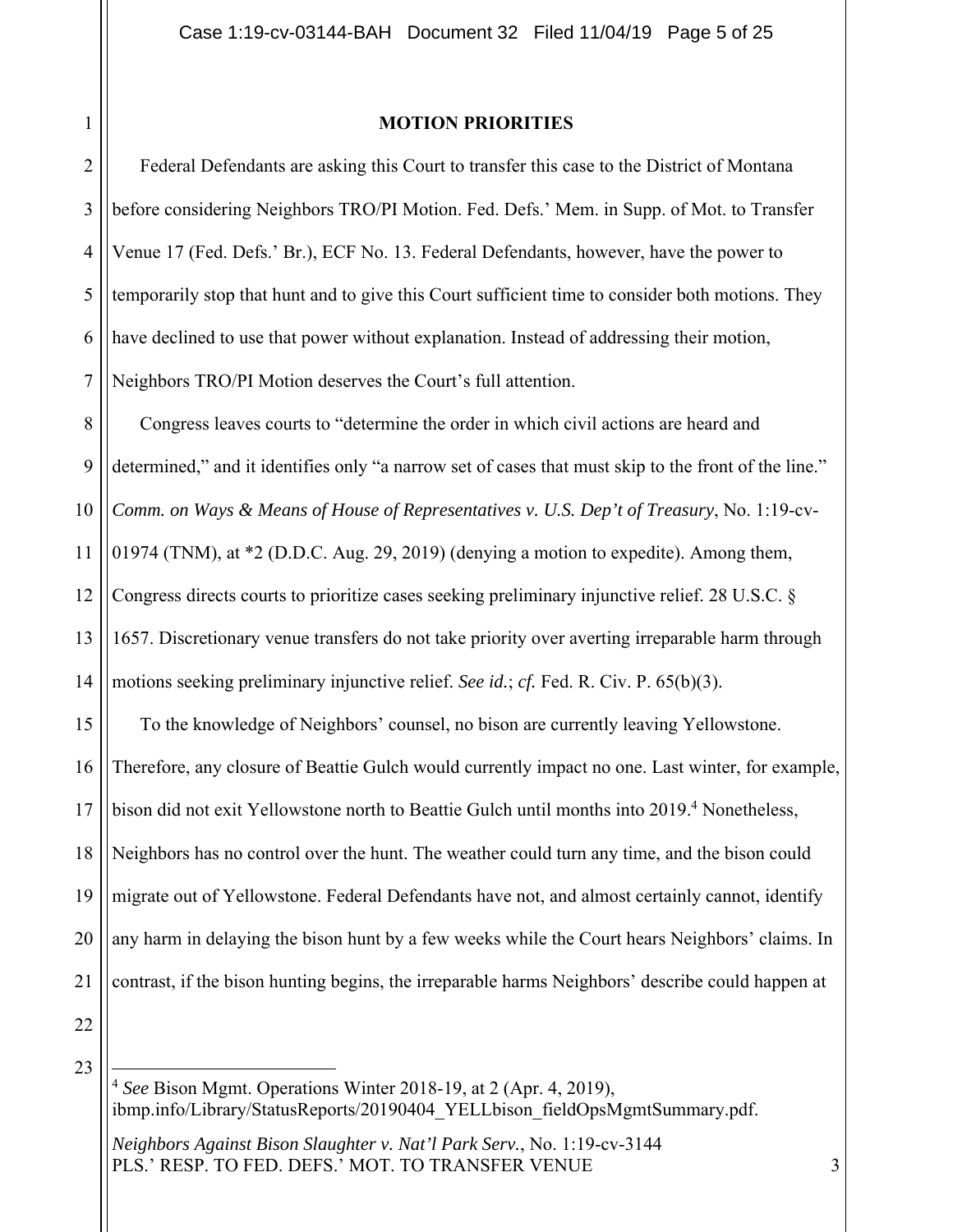1 2 3 4 5 any time—possibly on an even larger scale than prior years. Last month, the National Park Service described its intensive bison slaughter plans for this winter. They focus on the northern herd that migrates through Beattie Gulch: "The removal of 600 to 900 bison this winter should decrease the number of bison to fewer than 4,100 by the end of winter. Removals should focus on the northern herd."<sup>5</sup>

6 7 8 9 10 11 12 13 14 The Forest Service could issue an emergency closure of Beattie Gulch for public safety while the Parties briefed these issues and while the Court considered them. *See* 36 C.F.R. § 261.53(e) (authorizing the Forest Service to close areas for "Public health or safety."). It has closed Beattie Gulch before.<sup>6</sup> Separately, the Department of the Interior could stop bison from leaving Yellowstone, as it also has done before. *See* Interagency Bison Mgmt. Plan (IBMP) Envtl. Impact Statement (EIS) xvi (Reese Creek), ECF No. 4-5. Again, likely, no bison would leave Yellowstone during the additional time this Court needs to review Federal Defendants' motion to transfer. Delaying the hunt would likely impact no one. But the Federal Defendants remain indifferent to such a common-sense plan.

15 16 17 18 Instead, they blame Neighbors for filing suit and threatening the status quo. Federal Defendants accuse Neighbors of manufacturing a "long delay in filing suit until the challenged activity [was] imminent;" they argue that the delay "undercuts any justification that the more appropriate venue should be ignored due to exigency." Fed. Defs.' Br. 15-17. Neighbors moved

- 19
- 20

<sup>21</sup> 22 5 Chris Geremia, *Status Report on the Yellowstone Bison Population*, Park Service (Oct. 2019), ibmp.info/Library/OpsPlans/2019 StatusYellowstoneBisonPopulation Oct2019.pdf. That could easily lead to 400, 500, or 600 bison kills on the tiny, quarter-square-mile area of Forest Service land at Beattie Gulch. Federal Defendants prefer hunters slaughtering bison in Beattie Gulch, because that presents fewer bison management challenges for them. *See* 2019 Winter Decision 6.

<sup>23</sup> <sup>6</sup> Emergency Area Closure for Beattie Gulch Area North of Gardiner, Forest Service (undated), fs.usda.gov/detail/custergallatin/news-events/?cid=STELPRDB5337783; ECF No. 25-6; ECF No. 25-8.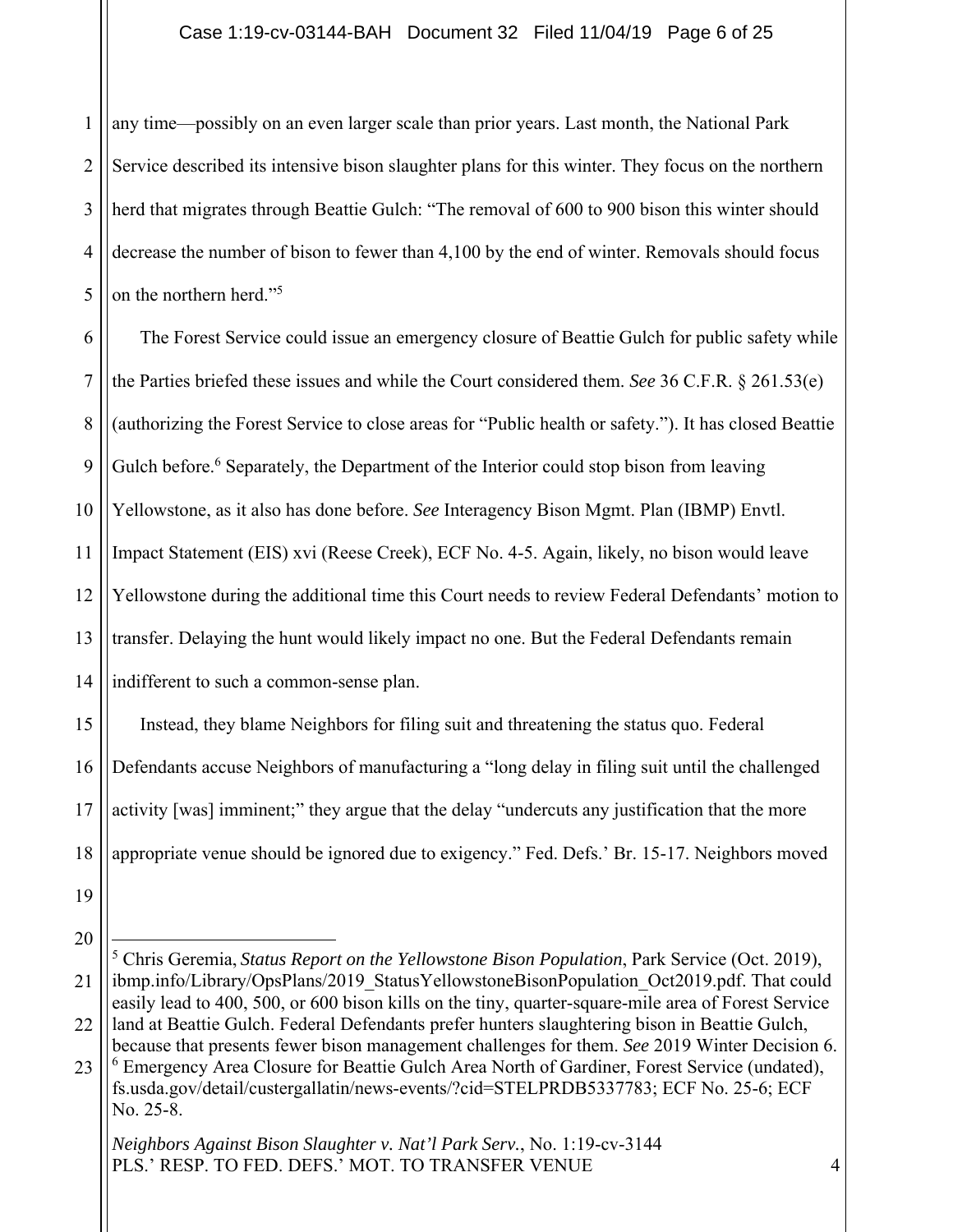1 2 3 4 5 6 as quickly as they could. Before filing this case, Neighbors' counsel spent months interviewing over a dozen witnesses, reviewing IBMP documents, piecing together a complex record, reviewing numerous earlier Yellowstone bison cases and materials, and researching the law. Neighbors needed every moment to prepare adequately to challenge the Federal Defendants' negligent treatment of Beattie Gulch residents. With lives and livelihoods at stake, they took the time they needed for the sake of prudence—not for gamesmanship.

7 8 9 10 11 12 13 14 15 16 17 18 19 20 21 22 23 Federal Defendants' arguments also surprise Neighbors because Neighbors notified them of their claims and proposed lawsuit months ago. On August 16, 2019, they sent a letter to Custer Gallatin Forest Supervisor Mary Erickson and to Yellowstone Superintendent Cam Sholly. Ex. A. They "demand[ed] that the Federal Agencies immediately suspend the upcoming hunting season (2019-2020) in Beattie Gulch until the Federal Agencies can ensure that any future wild bison hunting is conducted under organized, safe, and humane conditions." *Id.* The Park Service never responded, and the Forest Service casually dismissed the letter. *See* Letter from Mary Erickson to Matthew Thurlow and Jared Pettinato (Sept. 13, 2019), Ex. B. Neither agency contacted Neighbors to forestall litigation; and neither agency appears to have consulted with the Department of Justice. *See* Ex. A at 1. Neighbors had no choice but to file this lawsuit. Even upon filing, Neighbors had hoped to negotiate with Federal Defendants to identify a mutually agreeable schedule for briefing their TRO/PI Motion. But just as the IBMP "ignored [Plaintiff Bonnie Lynn] and pretended like [she] did not exist," Lynn Decl. ¶ 64, and as Federal Defendants neglected Neighbors' August letter, Federal Defendants once again dismissed out-ofhand Neighbors' proposals to compromise. Federal Defendants may not act until someone dies at Beattie Gulch, and even then, they may continue to adhere to the status quo because they consider themselves powerless bystanders (despite all of the federal law to the contrary).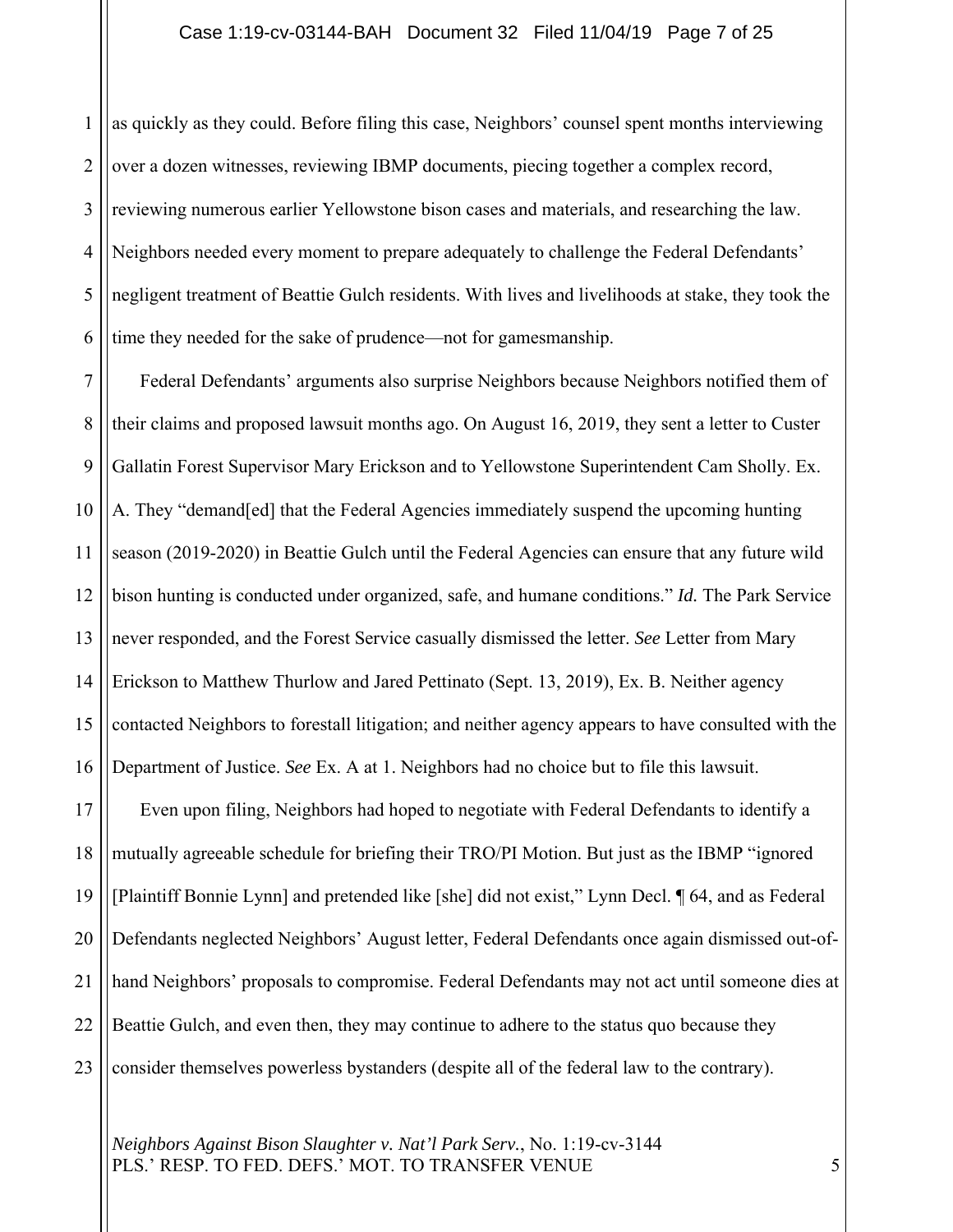## Case 1:19-cv-03144-BAH Document 32 Filed 11/04/19 Page 8 of 25

1 2 3 4 5 6 7 8 9 10 Courts created preliminary injunctions to give them sufficient time to consider complicated inquiries, like motions to transfer, before irreparable injury occurs. *See*, *e.g.*, *Tinnus Enters., LLC v. Telebrands Corp.*, No. 6:17-CV-170-RWS, at \*2 (E.D. Tex. Jul. 16, 2018) ("Delaying entry of this [preliminary injunction, and allowing the harms to continue] while the Court analyzes each of these motions [including a transfer motion] would undermine the purpose of the preliminary injunction against Defendants—to maintain the status quo until the resolution of the litigation."). No valid reason compels this Court to consider Federal Defendants' motion to transfer ahead of Neighbors' motion to avert irreparable harm. *See Concerned Rosebud Area Citizens v. Babbitt*, 34 F. Supp. 2d 775, 776 (D.D.C. 1999) (denying a motion to transfer and expediting summary judgment briefing).

11

## **FACTUAL AND PROCEDURAL BACKGROUND**

12 13 14 15 16 17 18 19 20 21 Sooner or later, the chaotic, overcrowded, and unsafe bison hunting at Beattie Gulch will kill or seriously injure someone. Lynn Decl. ¶ 27, ECF No. 4-27. The bison hunt, on a quarter-milesquare area north of Yellowstone, puts the neighbors in extreme physical danger from dozens of excited and poorly managed hunters shooting haphazardly at groups of bison. Sue Oliver Decl. ¶ 5 ("I have seen hunters make wild shots."), ECF No. 4-36. The bison hunt causes extreme noise. *See* Lynn Decl. ¶ 28 ("it sounds like a war zone."). And perhaps worst of all, the hunt leaves tens of thousands of pounds of rotting, potentially disease-laden bison carcasses littered across this small geographic area. Oliver Decl.  $\P$  7 (calculating that "hunters left almost 30,000 pounds—15 tons—of guts and bison parts [in Beattie Gulch]"). Local residents can only flee their homes and scale back their businesses during the winter.

22 23 For years, the Park Service and the Forest Service have ignored the local residents' plight and the extreme dangers of the hunt because they seem to think they have no alternatives to this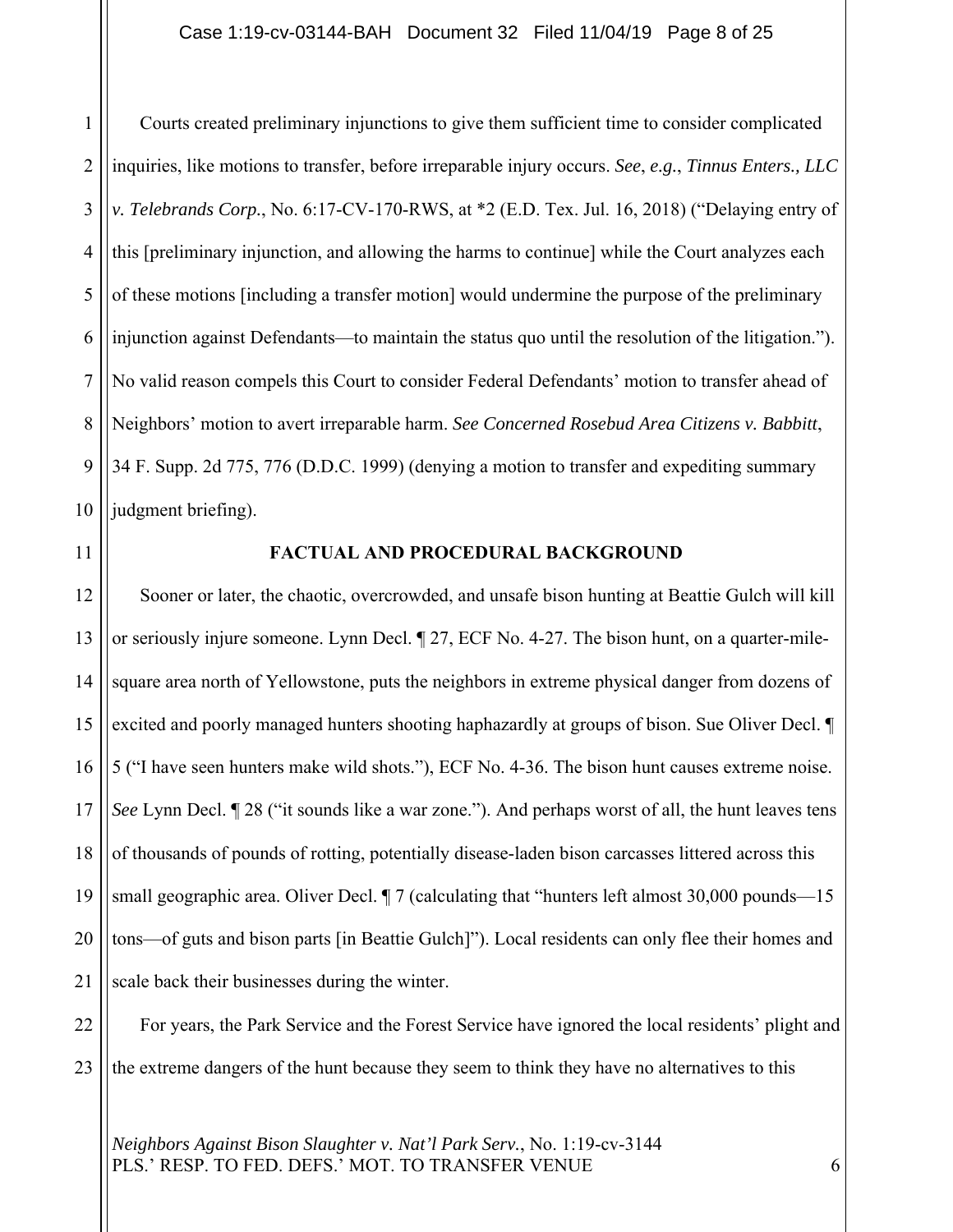## Case 1:19-cv-03144-BAH Document 32 Filed 11/04/19 Page 9 of 25

| $\mathbf{1}$   | gruesome, unsanitary, and dangerous hunt. Much of their frustration derives from the policy                                                                                 |
|----------------|-----------------------------------------------------------------------------------------------------------------------------------------------------------------------------|
| $\overline{2}$ | positions that Washington, D.C., policymakers have thrust upon them. Back in the 1990s,                                                                                     |
| 3              | undersecretaries for the U.S. Departments of Agriculture and the Interior negotiated over the                                                                               |
| $\overline{4}$ | IBMP with Montana Governor Marc Racicot. <sup>7</sup> And just last year, then-Secretary of the Interior                                                                    |
| 5              | Ryan Zinke took bison management decisions away from Superintendent Dan Wenk and brought                                                                                    |
| 6              | them into the Secretary's office. Secretary Zinke fired Superintendent Wenk for failing to                                                                                  |
| $\overline{7}$ | manage bison the way Secretary Zinke wanted. <sup>8</sup>                                                                                                                   |
| 8              | Neighbors have brought four claims, and all of them relate to issues of national concern:                                                                                   |
| 9              | 1. The APA requires the Park Service to decide how to implement the Yellowstone                                                                                             |
| 10             | Management Act Amendments, Act of January 24, Pub. L. No. 67-395, 43 Stat. 1174, 1214                                                                                       |
| 11             | (codified at 16 U.S.C. § 36), under its jurisdiction over Yellowstone bison that extends beyond                                                                             |
| 12             | Yellowstone's boundaries. Compl. ¶ 55-59, ECF No. 1.                                                                                                                        |
| 13             | 2. The APA required the Forest Service to explain why it is implementing its Organic Act, 16                                                                                |
| 14             | U.S.C. § 551, by allowing the bison hunt at Beattie Gulch, although the hunt endangers property                                                                             |
| 15             | owners, residents, and visitors. Compl. ¶ 61-63; 36 C.F.R. § 261.53(e).                                                                                                     |
| 16             | 3. National Environmental Policy Act (NEPA), 42 U.S.C. §§ 4321-4370m-12, required the                                                                                       |
| 17             | Park Service and the Forest Service to analyze and develop alternatives for bison management in                                                                             |
| 18             | the 2019 Winter Decision with correct interpretations of their jurisdiction. Compl., $\P$ 65-68.                                                                            |
| 19             |                                                                                                                                                                             |
| 20             |                                                                                                                                                                             |
| 21             | $^7$ Letter from James R. Lyons, Undersecretary for Natural Resources and Env't, USDA, et al. to                                                                            |
| 22             | Marc Racicot, Montana Governor 2 (Dec. 13, 1999), IBMP EIS 714, ECF No. 4-19.<br>See, e.g., Edward O'Brien, Yellowstone Park Chief Blames Bison Politics For His Departure, |

23 Yellowstone Public Radio (Aug. 9, 2018), mtpr.org/post/yellowstone-park-chief-blames-bisonpolitics-his-departure; Matthew Brown, *Yellowstone boss says Trump administration forcing him out*, Associated Press (June 7, 2018), apnews.com/24808bac6ff445998da7254d5b299ced.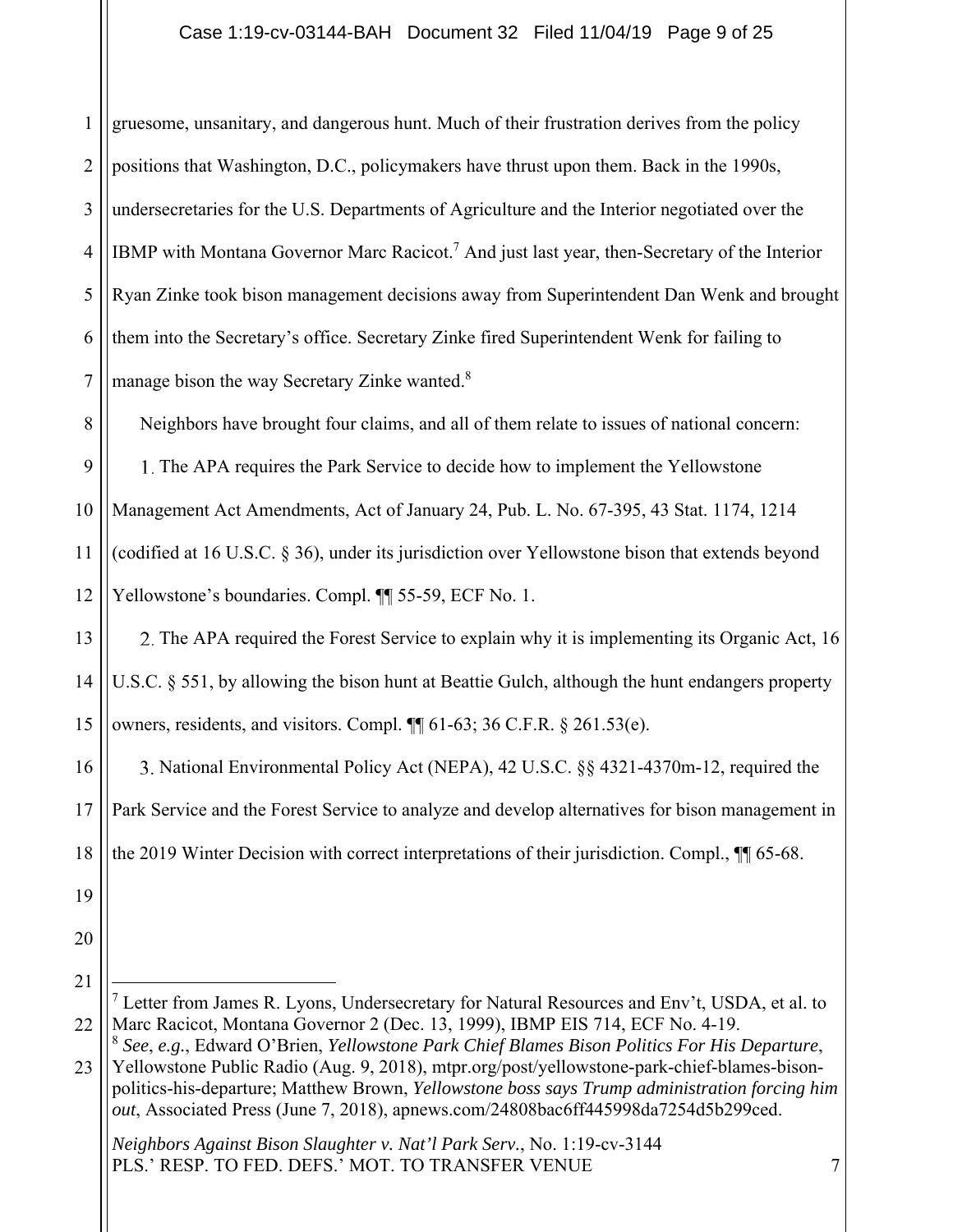1 2 3 NEPA required the Park Service and the Forest Service to issue a supplemental environmental impact statement to analyze the impacts of the escalating, intensifying, and concentrating hunt in Beattie Gulch. Compl., ¶¶ 70-71.

4

### **STANDARD OF REVIEW**

5 6 7 8 9 10 11 12 Federal Defendants misstate the standard of review for a motion to transfer venue. They contend that Section 1404(a) "facilitates transfer to a more appropriate federal forum." Fed. Defs.' Br. 6. Although district courts have discretion to decide motions to transfer "according to an individualized, case-by-case consideration of convenience and fairness," *Stewart Org., Inc. v. Ricoh Corp.*, 487 U.S. 22, 29 (1988) (quotations omitted), courts abuse that discretion when they transfer a case "from a plaintiff's chosen forum simply because another forum, in the court's view, may be superior to that chosen by the plaintiff." *Pain v. United Techs. Corp.*, 637 F.2d 775, 783 (D.C. Cir. 1980).

13 14 15 16 17 18 Congress designed Section 1404(a) primarily to address "problems arising where, despite the propriety of the plaintiff's venue selection, the chosen forum was an inconvenient one." *Van Dusen v. Barrack*, 376 U.S. 612, 634 (1964). Congress remedied those inconveniences by passing Section 1404(a) as a "federal judicial housekeeping measure," to "prevent the waste of time, energy, and money and to protect litigants, witnesses and the public against unnecessary inconvenience and expense." *Id.* at 616, 636 (quotations omitted).

19 20 21 22 23 With Section 1404(a), Congress did not "narrow the plaintiff's venue privilege," but sought "simply to counteract the inconveniences that flowed from the venue statutes by permitting transfer to a convenient federal court." *Id.* at 634; *Ferens v. John Deere Co.*, 494 U.S. 516, 525 (1990). Even some inconvenience to the moving party does not justify a court overcoming a plaintiffs' venue decision. *Ferens*, 494 U.S. at 528.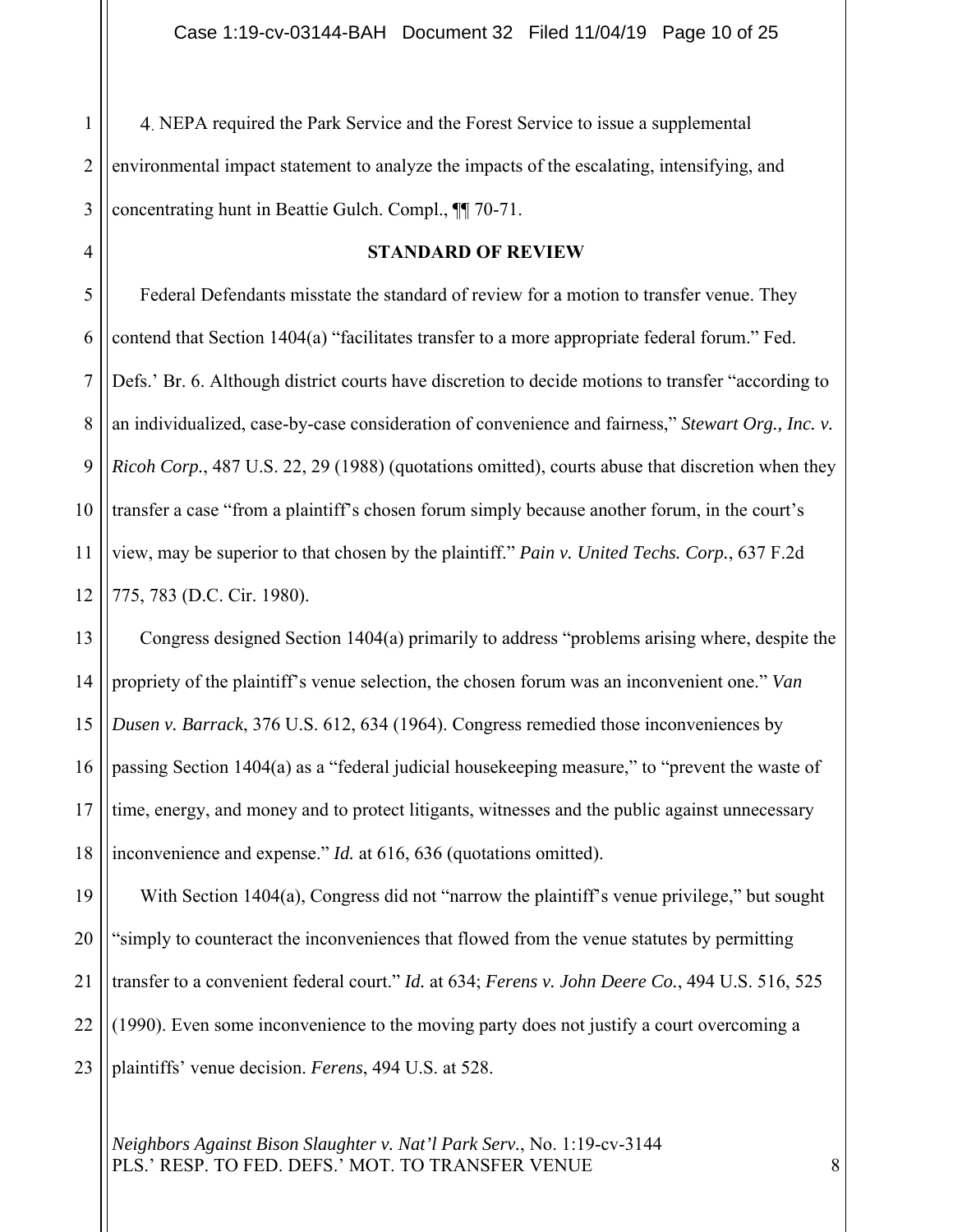1 2 3 4 5 6 7 8 9 10 11 12 13 14 When a plaintiff properly lays venue here, courts require a movant, who seeks to transfer the case elsewhere, to "justif[y]" the transfer "by particular circumstances that render the [the District of Columbia] inappropriate by reference to the considerations specified in" Section 1404(a). *Starnes v. McGuire*, 512 F.2d 918, 925 (D.C. Cir. 1974) (*en banc*). After the moving party demonstrates that the plaintiff could have brought the case in the transferee forum, the moving party bears the burden of demonstrating by "clear and convincing evidence" a "strong case" that the District of Columbia is "inappropriate." *See N.Y. Marine & Gen. Ins. Co. v. Lafarge N. Am.*, 599 F.3d 102, 113-14 (2d Cir. 2010) (quotations omitted); *Starnes*, 512 F.2d 925 (rejecting the argument that "absent extraordinary circumstances [all] such actions should ordinarily be transferred as a matter of course"). Courts weigh nine factors that include plaintiffs' chosen forum, the convenience of parties and witnesses, and the "interest of justice." *See* Section 1404(a); *Atl. Marine Constr. Co. v. U.S. Dist. Court*, 571 U.S. 49, 63 n.6 (2013). Even neutral factors weigh against transfer because they increase the movant's burden of demonstrating inconvenience.

15

### **ARGUMENT**

16 17 18 19 20 21 22 Federal Defendants have failed to carry their burden of demonstrating, by clear and convincing evidence, that this District causes such inconvenience that it overcomes (a) Neighbors' choice of forum, (b) Congress's direction to decrease costs for pro-bono counsel representing small businesses and citizens who cannot afford lawyers, and (c) the bison management decision-making that happened in Washington, D.C. Neighbors does not dispute that they could also have filed this case in the District of Montana or in the District of Wyoming, but that does not mean that anything required them to file there. The United States Code gives

23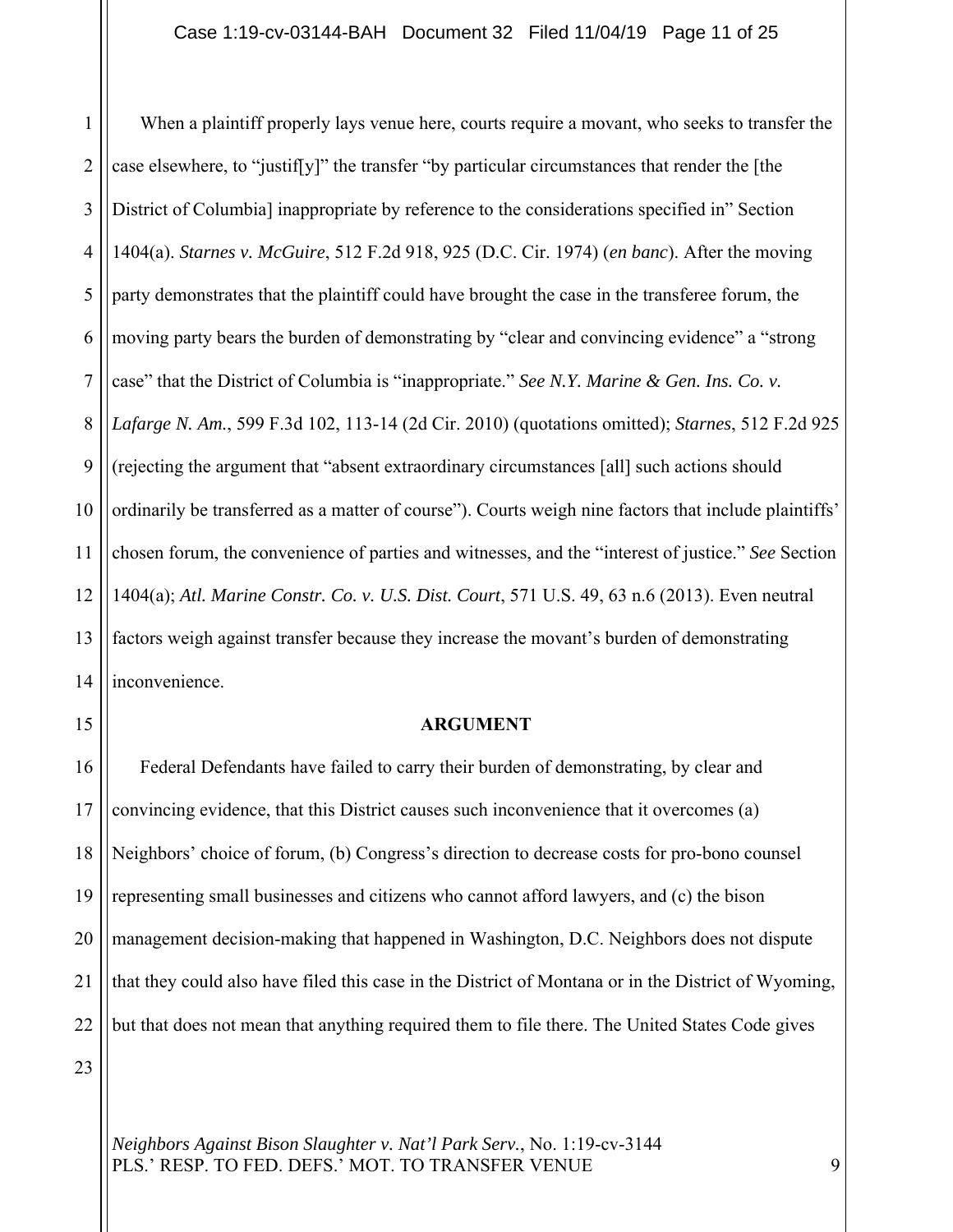1 2 this Court venue, too. *See* 28 U.S.C. § 1391(e)(1) (recognizing venue wherever any federal defendant resides).

#### 3 **I. Neighbors' Decision to File in This District Deserves Weight.**

4 5 6 7 8  $\overline{Q}$ 10 Courts "ordinarily" weigh "a strong presumption in favor of the plaintiff's choice of forum, which may be overcome only when the private and public interest factors clearly point towards trial in the alternative forum." *Piper Aircraft*, 454 U.S. at 255. In other words, "the plaintiff's choice of forum is more than just one factor that the trial judge must consider when balancing equities between two alternative forums." *Pain*, 637 F.2d at 783. "[A] plaintiff's choice of forum should rarely be disturbed." *Piper Aircraft*, 454 U.S. at 241. Movants bear a "heavy burden . . . to establish that the plaintiff's choice of forum is *not* appropriate." *Pain*, 637 F.2d at 786. Federal Defendants argue that "little deference is afforded where the plaintiff has substantial

11 12 13 14 15 ties to the proposed transferee district" and that "all Plaintiffs are residents of Montana." Fed. Defs.' Br. 10. They also argue that Section 1404(a) requires "meaningful ties" to this District, and that those do not exist. *Id.* at 9, 10. These arguments misconceive the nature of the convenience inquiry.

16 17 18 19 20 The venue statute requires no "meaningful ties." *See* 28 U.S.C. § 1391(e). And the phrase "meaningful ties" arise nowhere in Section 1404(a)'s text. These considerations arise only in determining whether plaintiff chose a venue so inconvenient to justify transferring the case. Choosing the home forum implies convenience, whereas choosing a foreign forum simply does not imply the same convenience and "deserves less deference." *Piper Aircraft*, 454 U.S. at 256.<sup>9</sup>

<sup>21</sup>

<sup>22</sup> <sup>9</sup> For its argument that residence matters, Federal Defendants rely on district court cases that ultimately misinterpret the United States Court of Appeals for the District of Columbia's decision in *Pain*. Fed. Defs.' Br. 10 (citing *Airport Working Grp. of Orange Cty, Inc. v. U.S.* 

<sup>23</sup> *Dept. of Def.*, 226 F. Supp. 2d 227, 230 (D.D.C. 2002) (quoting *Miccosukee Tribe of Indians v. United States*, No. 99CV2464, slip op. at 5 (D.D.C. December 27, 2000) (citing *Citizen Advocates for Responsible Expansion, Inc. v. Dole*, 561 F. Supp. 1238, 1239 (D.D.C. 1983)

*Neighbors Against Bison Slaughter v. Nat'l Park Serv.*, No. 1:19-cv-3144 PLS.' RESP. TO FED. DEFS.' MOT. TO TRANSFER VENUE 10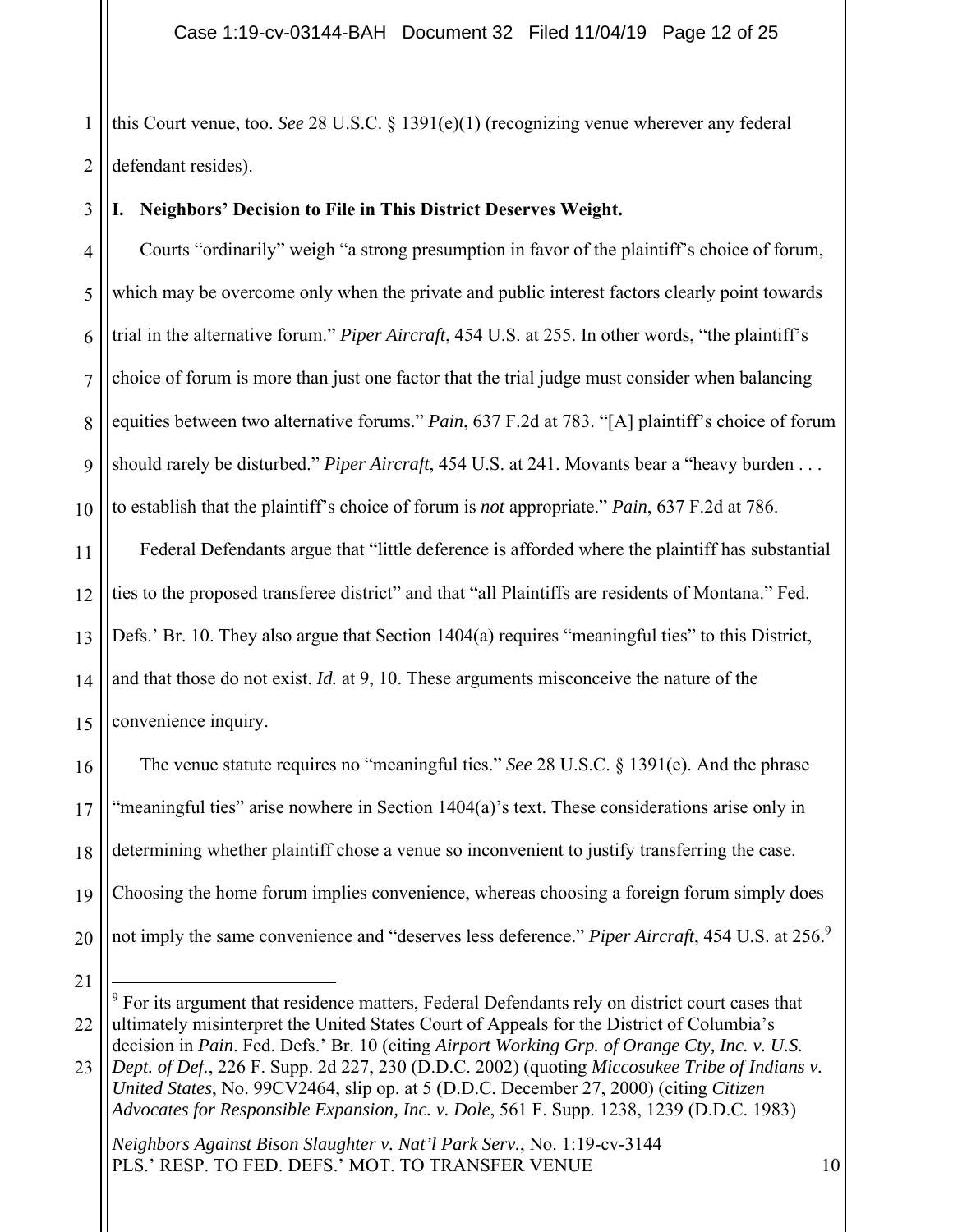1 2 3 4 Therefore, Neighbors' residence matters only inasmuch as it tends toward the convenience of litigation here. Even if Neighbors have no ties or residence here, "[t]he Court must . . . give some weight to the plaintiffs' choice of forum." *Atl. Marine*, 571 U.S. at 63 n.6. Federal Defendants still bear the burden of demonstrating inconvenience. They have failed to do so.

5 **II. This District Does Not Present an Inconvenient Forum for Parties or Witnesses.** 

6 The Supreme Court has directed Courts, in deciding whether to transfer cases, to "evaluate

7 both the convenience of the parties and various public interest considerations." *Atl. Marine*, 571

8 U.S. at 62. Federal Defendants have failed to prove by "clear and convincing evidence" a "strong

 $\overline{Q}$ case" in favor of transferring this case to the District of Montana.

10 Instead, the convenience to Neighbors' counsel and Federal Defendants' counsel weighs

11 heavily in favor of this Court retaining venue. "Section 1404(a) is merely a codification of the

12 doctrine of *forum non conveniens* for the subset of cases in which the transferee forum is within

13 the federal court system; in such cases, Congress has replaced the traditional remedy of outright

14 dismissal with transfer." *Atl. Marine*, 571 U.S. at 60. And "the central focus of the *forum non* 

15

19 In *Pain*, the D.C. Circuit upheld a dismissal of an airline-crash case under *forum non conveniens* for filing in this District. 637 F.2d at 799. There, a helicopter had crashed on its way from

23 inconvenient. *Id.* at 798-99. The district court cases on which Federal Defendants rely make categorical conclusions that have drifted far from *Pain* and ignored its rationale.

<sup>16</sup> (citing *Pain*)))). The Supreme Court has recognized that *Pain* stands for the proposition that "citizenship and residence are proxies for convenience," and the Supreme Court directs courts to

<sup>17</sup> 18 focus on whether "the balance of conveniences suggests that trial in the chosen forum would be unnecessarily burdensome for the defendant or the court . . . ." *Piper Aircraft*, 454 U.S. 256 n. 23, n.24.

<sup>20</sup> Norway to an oil platform. *Id.* 779. A Norwegian company wholly owned a Delaware company that had built the helicopter. *Id.* The crash had killed several foreign citizens and one U.S.

<sup>21</sup> citizen—none of whom lived in the United States. *Id.* at 780. The U.S. citizen's mother lived in New Hampshire, and among the plaintiffs, only she held U.S. citizenship. *Id.* The D.C. Circuit upheld the dismissal for *forum non conveniens* because "the chosen forum was so attenuated that

<sup>22</sup> plaintiffs' choice of forum deserved little deference from the trial court." *Id.* at 786. The *Pain*  court explained further that the attenuation from the District simply made the forum more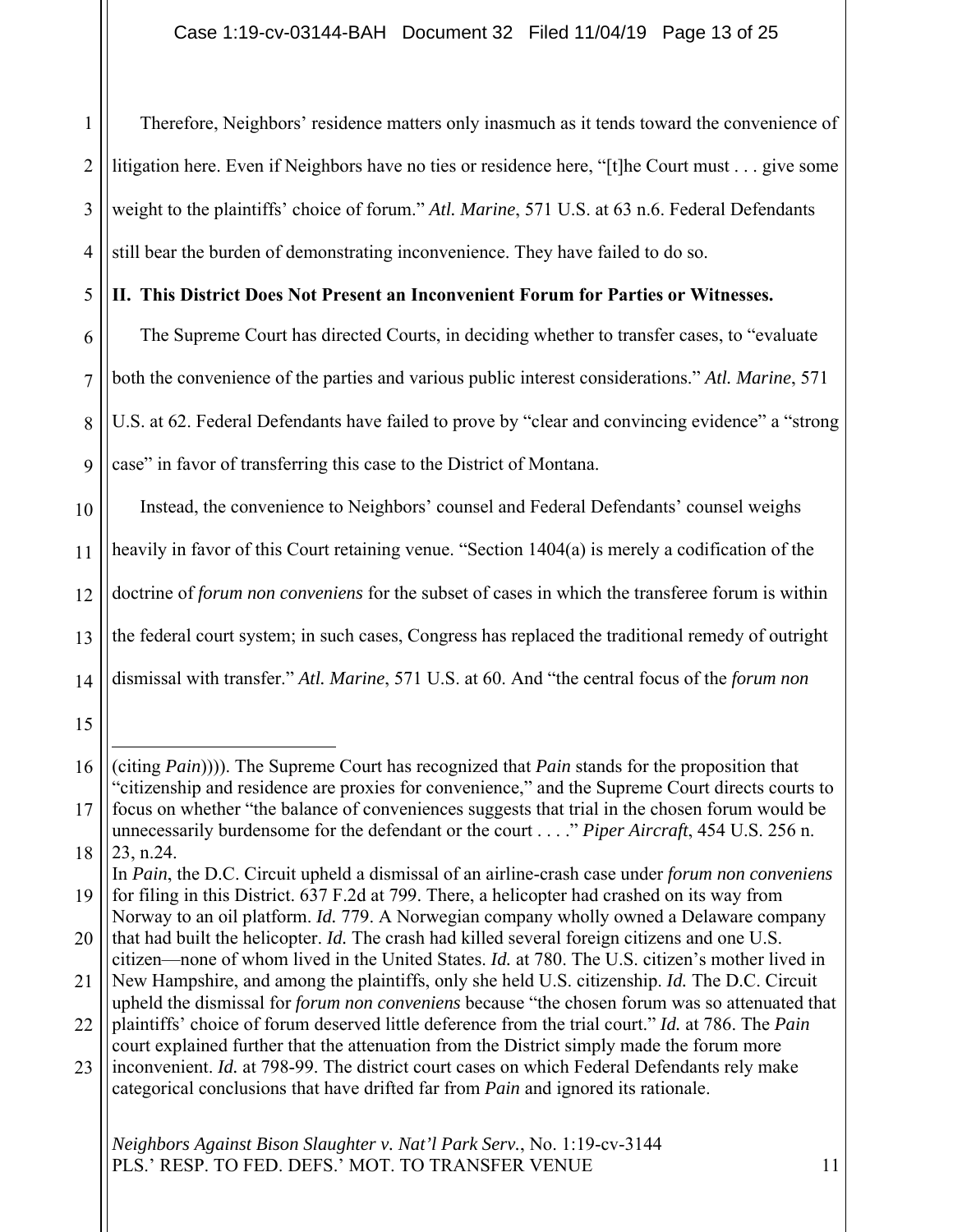| $\mathbf{1}$   | conveniens inquiry is convenience." Piper Aircraft, 454 U.S. at 249. The Parties' attorneys work                                       |
|----------------|----------------------------------------------------------------------------------------------------------------------------------------|
| $\overline{2}$ | every day in this District, and this Court will resolve this APA case on cross-motions for                                             |
| 3              | summary judgment. This District presents by far the most convenient forum for any oral                                                 |
| $\overline{4}$ | arguments, and nothing else makes this District inconvenient.                                                                          |
| 5              | A. The Private Convenience Factors Demonstrate That This District Does Not Present an<br><b>Inconvenient Forum.</b>                    |
| 6<br>7         | The Supreme Court has identified four factors that relate to the parties' private interests:                                           |
|                | 1. "[R] elative ease of access to sources of proof;"                                                                                   |
| 8<br>9         | 2. "[A] vailability of compulsory process for attendance of unwilling, and the cost of<br>obtaining attendance of willing, witnesses;" |
| 10             | 3. "[P] ossibility of view of premises, if view would be appropriate to the action;" and                                               |
| 11             | 4. "[A] 11 other practical problems that make trial of a case easy, expeditious and<br>inexpensive."                                   |
| 12             | Atl. Marine, 571 U.S. 49, 63 n.6 (quotations omitted). These private factors weigh against                                             |
| 13             | transferring this case to the District of Montana.                                                                                     |
| 14<br>15       | 1. Transferring This Case to Montana Does Not Enable More Easy Access to Sources<br>off Proof for this APA Case.                       |
| 16             | The considerations for an APA case make this case equally convenient here as in Montana.                                               |
| 17             | Neighbors has brought this case under the APA. Compl. ¶ 8, 10, 24, 25, 59, 63, ECF No. q.                                              |
| 18             | Under the APA, "[t]he factfinding capacity of the district court is typically unnecessary to                                           |
| 19             | judicial review of agency decisionmaking." court." Fla. Power & Light Co. v. Lorion, 470 U.S.                                          |
| 20             | 729, 744 (1985). No trial or witness inconvenience will arise by this Court retaining venue                                            |
| 21             | because, under the APA, plaintiffs are generally not "entitled to[] a trial." Cronin v. USDA, 919                                      |
| 22             | F.2d 439, 443 (7th Cir. 1990); Am. Bioscience Inc. v. Thompson, 243 F.3d 579, 582 (D.C. Cir.                                           |
| 23             | 2001).                                                                                                                                 |
|                |                                                                                                                                        |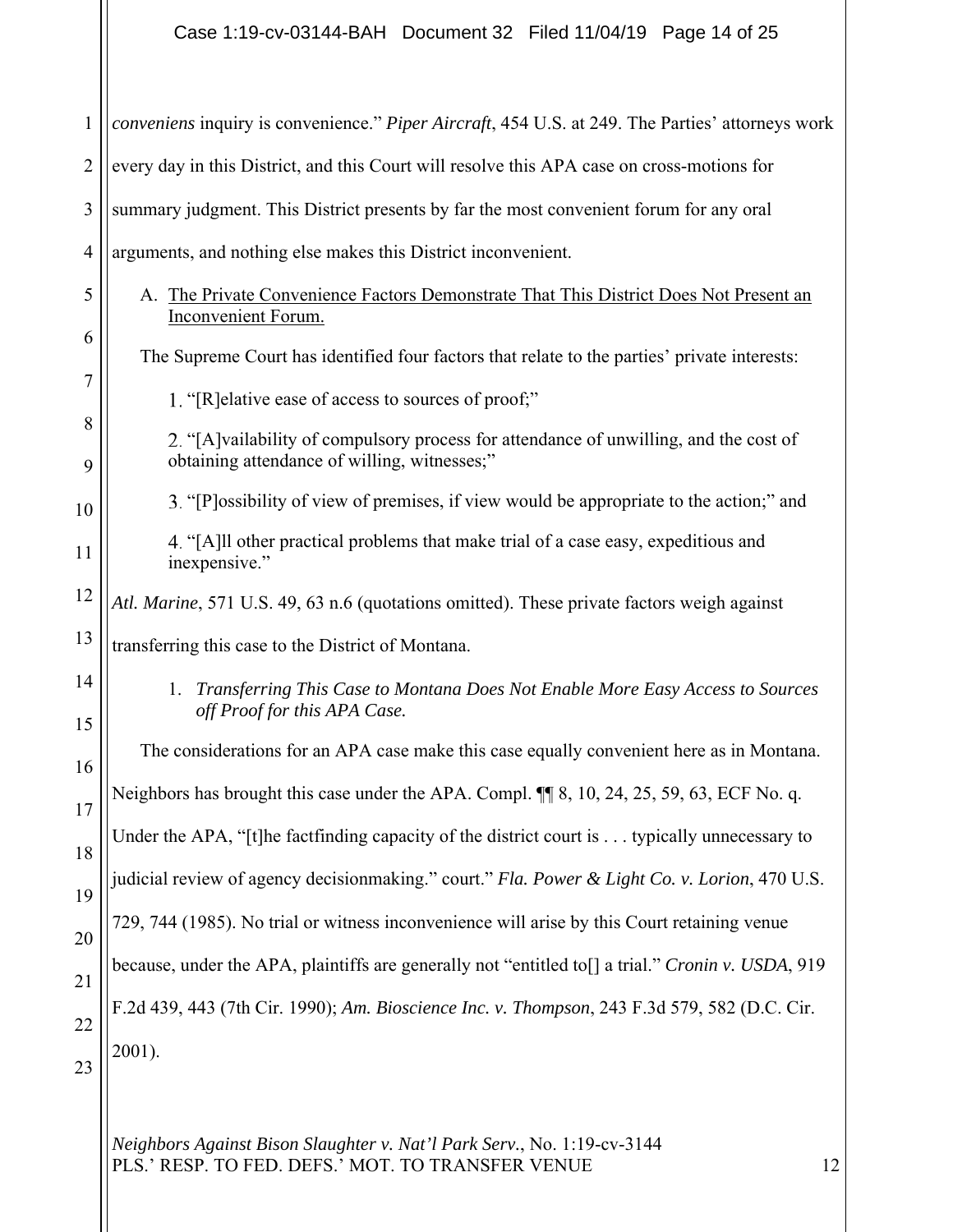# Case 1:19-cv-03144-BAH Document 32 Filed 11/04/19 Page 15 of 25

| 1              | Instead of a trial, a court will resolve this case on cross-motions for summary judgment based                                              |
|----------------|---------------------------------------------------------------------------------------------------------------------------------------------|
| $\overline{2}$ | on the electronic administrative records that the Park Service and the Forest Service will compile                                          |
| 3              | and deliver, likely through the mail. See 5 U.S.C. § 706; Fla. Power & Light, 470 U.S. at 743-44;                                           |
| $\overline{4}$ | Am. Bioscience, 243 F.3d at 582. APA procedures make this case convenient in this District.                                                 |
| 5              | 2.<br>Witnesses Could Only Testify for Requests for Injunctive Relief, But Neighbors Has<br>Not Requested a Hearing on Their TRO/PI Motion. |
| 6              | The Parties will not likely call any witnesses for this APA case. See Greater Yellowstone                                                   |
| $\tau$         | Coal. v. Kempthorne, *10 ("this is an action for review of an administrative record and live                                                |
| 8              | testimony is unlikely"). Under the APA, "[t]he task of the reviewing court is to apply the                                                  |
| 9              | appropriate APA standard of review, 5 U.S.C. § 706, to the agency decision based on the record                                              |
| 10             | the agency presents to the reviewing court." Fla. Power & Light, 470 U.S. at 743-44. "There is a                                            |
| 11             | strong presumption against discovery into administrative proceedings born out of the objective of                                           |
| 12             | preserving the integrity and independence of the administrative process." NVE, Inc. v. Dep't of                                             |
| 13             | Health & Human Servs., 436 F.3d 182, 195 (3rd Cir. 2006).                                                                                   |
| 14             | Federal Defendants speculate that witness testimony for Neighbors' TRO/PI Motion "may be                                                    |
| 15             | necessary." Fed. Defs.' Br. 13-14. In an APA case, no witnesses can appear, except perhaps for                                              |
| 16             | requests for injunctive relief. See Ctr. For Biological Diversity v. Wagner, CIV. 08-302-CL,                                                |
| 17             | 2009 WL 2176049 (D. Or. June 29, 2009) ("Extra-record evidence may also be considered in                                                    |
| 18             | relation to a request for injunctive relief."), report and recommendation adopted, CIV. 08-302-                                             |
| 19             | CL, 2009 WL 2208023 (D. Or. July 22, 2009). Here, however, no party requested a hearing on                                                  |
| 20             | Neighbors' motion, so no witnesses will appear for it.                                                                                      |
| 21<br>22       | Federal Defendants return to their refrain that convenience favors transferring this case to                                                |
| 23             | Montana because Neighbors reside in Gardiner, Montana. Fed. Defs.' Br. 11. Residence,                                                       |
|                | however, does not inconvenience anyone because Neighbors will not likely testify.                                                           |
|                | Neighbors Against Bison Slaughter v. Nat'l Park Serv., No. 1:19-cv-3144                                                                     |

PLS.' RESP. TO FED. DEFS.' MOT. TO TRANSFER VENUE 13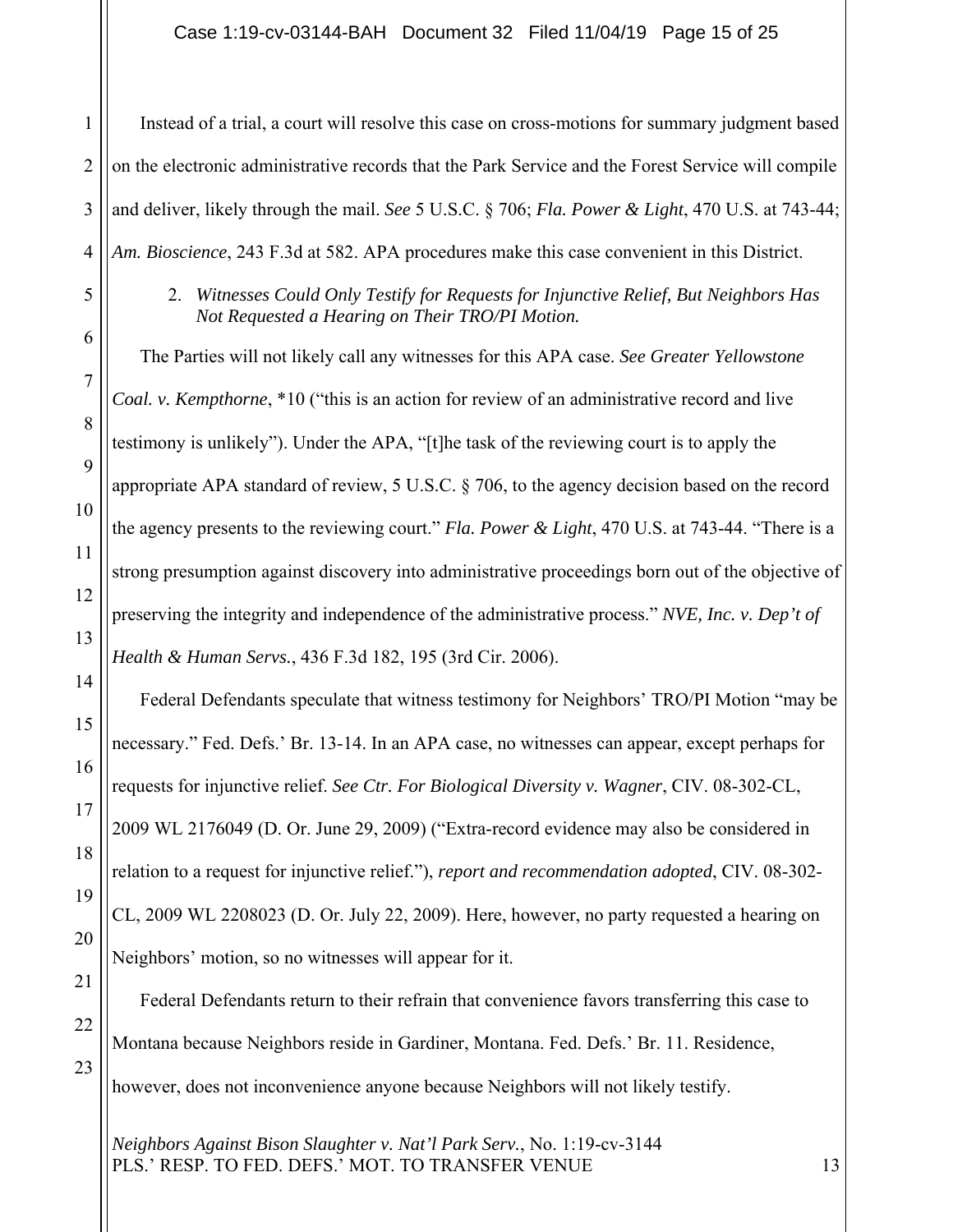## Case 1:19-cv-03144-BAH Document 32 Filed 11/04/19 Page 16 of 25

1 2 3 4 5 6 7 8 9 Federal Defendants argue that "[t]he only named individual Defendant with direct involvement in the challenged agency action is headquartered in [Yellowstone], Wyoming closer to the District of Montana than the District of Columbia." Fed. Defs.' Br. 11-12. That named-party's residence has no weight because it does not affect the convenience of the litigation. Under the APA, the Supreme Court has rejected the possibility that a party could call a decision-maker as a witness without "a strong showing of bad faith or improper behavior." *Citizens to Preserve Overton Park, Inc. v. Volpe*, 401 U.S. 402, 420 (1971) ("inquiry into the mental processes of administrative decisionmakers is usually to be avoided."), *overruled on other grounds by Califano v. Sanders*, 430 U.S. 99, 104, 107 (1977).

10 11 12 13 14 15 Federal Defendants stop short of asserting that Yellowstone Superintendent Sholly would attend any hearing. Likely, he would not attend, and likely, no Court would compel him to do so. *Cf. United States v. U.S. Dist. Court*, 694 F.3d 1051, 1062 (9th Cir. 2012) ("[T]he district court abused its discretion in ordering a government representative with full settlement authority to appear in person for an initial settlement conference."). Therefore, the named Parties' residences do not inconvenience anyone, and litigating in this District will inconvenience no witnesses.

16

3. *This Court Will Not Likely Visit the Site.* 

17 18 19 20 21 22 Because the reviewing court will decide this case based on the administrative records the agencies present, *Fla. Power & Light*, 470 U.S. at 743-44, it will have no opportunity to visit the site. The APA allows courts to conduct *de novo* reviews of agency action only if "there are inadequate factfinding procedures in an adjudicatory proceeding, or [if] judicial proceedings are brought to enforce certain administrative actions." *Camp v. Pitts*, 411 U.S. 138, 141 (1973). This convenience factor weighs in favor of this Court retaining venue.

23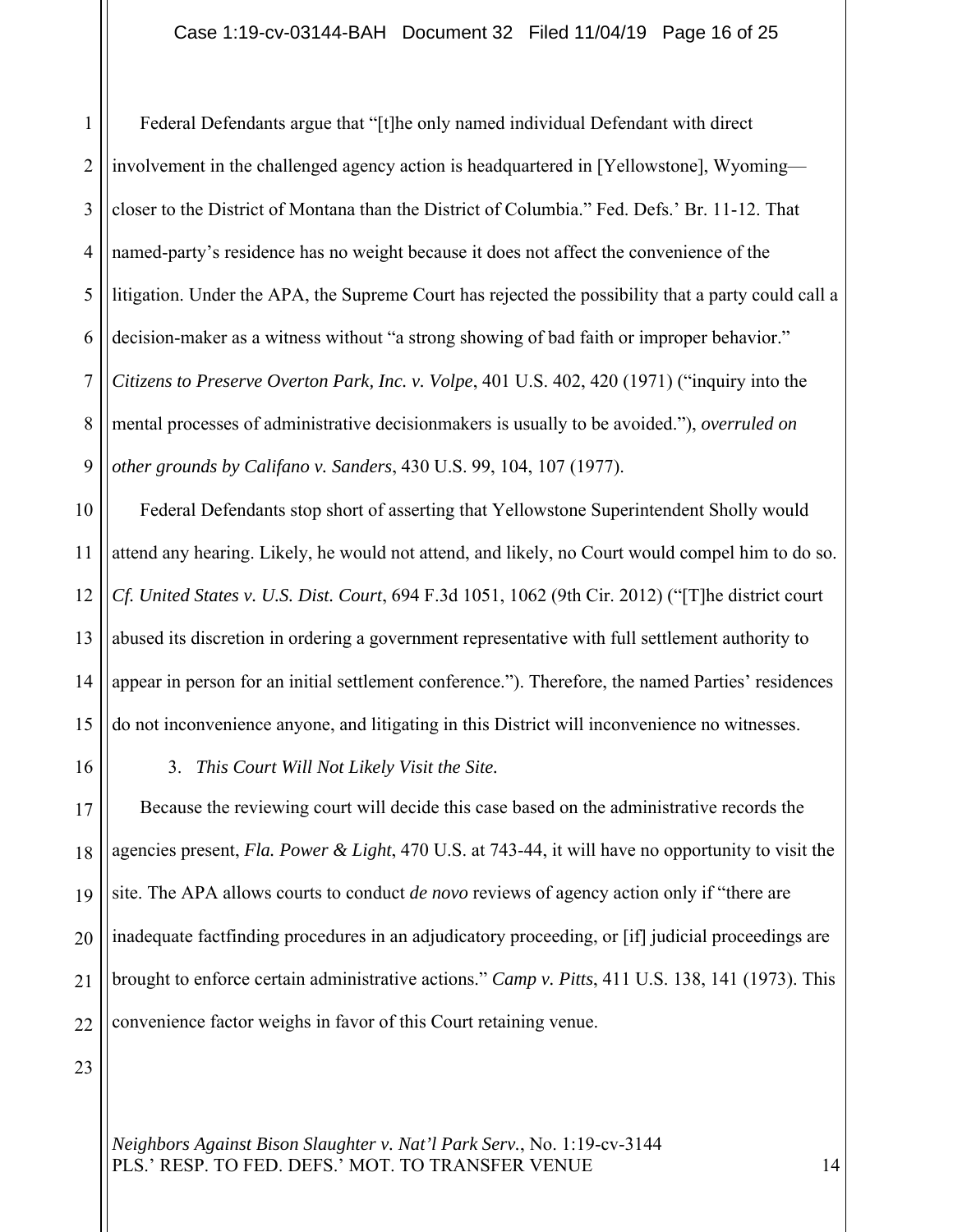1 2 3 4 5 6 7 4. *The Remaining Practicalities Weigh in Favor of This Court Retaining This Case.*  Litigating in this District will make this case easier, quicker, and less expensive. The strongest possibility for inconvenience in either district lies in oral arguments that courts may hold on Neighbors' TRO/PI Motion, on cross-motions for summary judgment, or on other motions. Undoubtedly, arguing here in the District where all the litigation counsel can easily come to court—some via public transportation—would cost less and take less time than flying all Parties' counsel out to Montana.

8  $\overline{Q}$ 10 11 12 13 14 15 Litigating in Montana also presents its own, additional inconveniences. The courthouses are at least two-and-a-half hours' drive from Beattie Gulch. Beattie Gulch fits entirely within Park County.<sup>10</sup> The United States District Court for the District of Montana Local Rule 1.2(c)(1) designates Park County as part of the Billings Division. According to the Montana Department of Transportation's distance calculator, 169 miles separate Gardiner and Billings.<sup>11</sup> But not just time makes that drive inconvenient. In the winter, snow and blizzards can make Montana's roads treacherous and can block passes and highways. These local considerations make transferring this case to Montana more inconvenient.

16 17 18 19 20 21 One court in this District denied a motion to transfer a case from Yellowstone when the federal defendants "fail[ed] to appreciate the magnitude of the Western landscape." *Greater Yellowstone Coal. v. Kempthorne*, at \*12. The Court rejected the possibility that the "field offices an average of 500 miles from the Court [are] more convenient than a main office approximately 2.5 miles away . . . ." *Id.* For that reason, the court concluded "that the convenience of the parties clearly weighs in favor of denying transfer." *Id.*

<sup>10</sup> *See* 2019 Montana Highway Map I-6, mdt.mt.gov/travinfo/docs/2019-mt-highway-map.pdf. <sup>11</sup> At mdt.mt.gov/travinfo/scripts/citydist.pl (enter Gardiner and Billings).

*Neighbors Against Bison Slaughter v. Nat'l Park Serv.*, No. 1:19-cv-3144 PLS.' RESP. TO FED. DEFS.' MOT. TO TRANSFER VENUE 15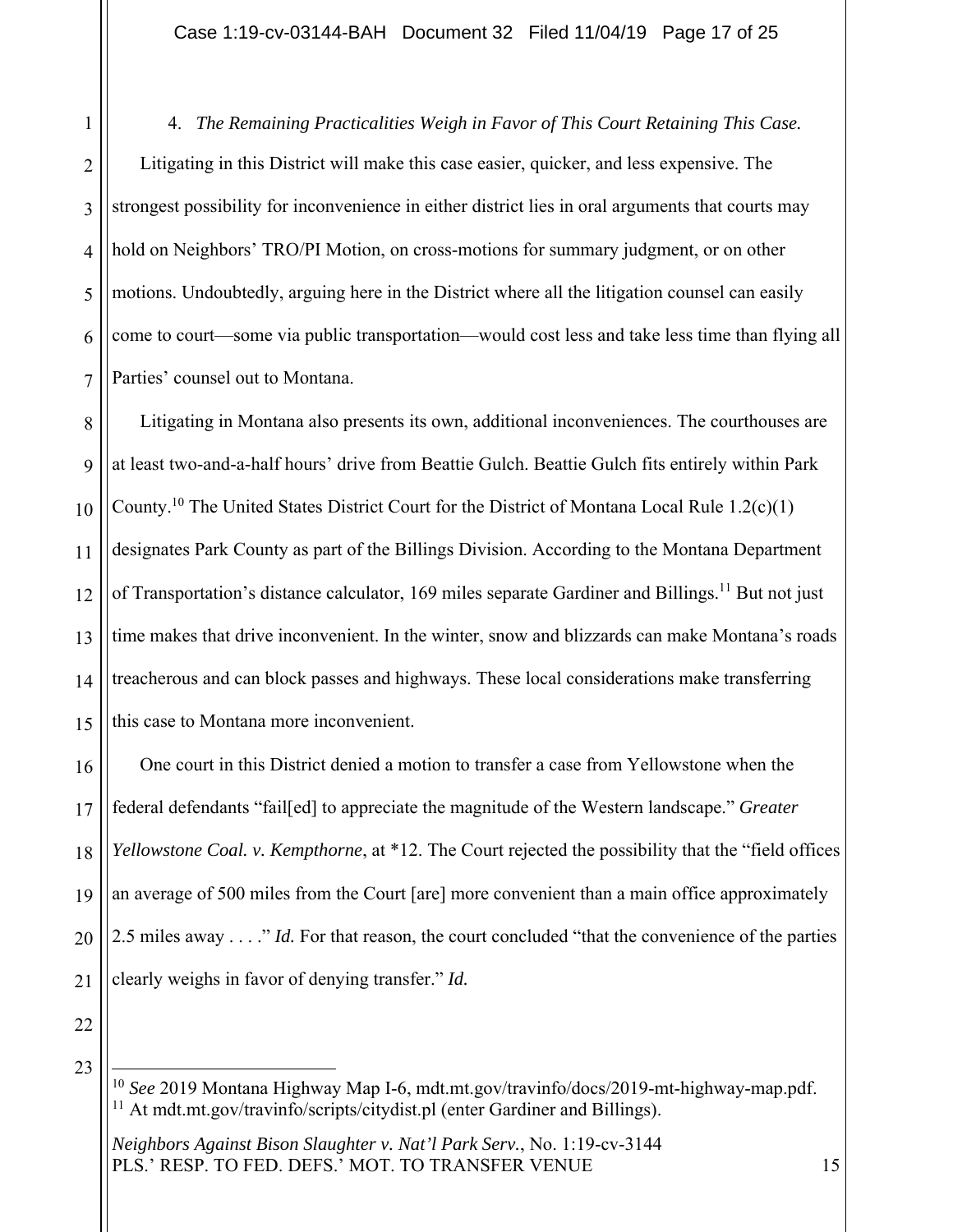## Case 1:19-cv-03144-BAH Document 32 Filed 11/04/19 Page 18 of 25

1 2 3 4 5 6 7 8 9 Finally, transferring this case to Montana would contravene Section 1404(a)'s direction to consider the "interest of justice." As one interest of justice, Congress has sought to expand equal access to justice for people and small businesses who cannot "seek[] review of . . . unreasonable governmental action because of the expense involved in securing the vindication of their rights . . . ." *See* Equal Access to Justice Act, Pub. L. No. 96-481 § 202, 94 Stat. 2321, 2325 (Oct. 21, 1980), *quoted approvingly by Comm'r v. Jean*, 496 U.S. 154, 163, 165 n.11 (1990). With that act, Congress intended to help plaintiffs just like community organization Neighbors and Bonnie Lynn, whose small business is suffering as a result of unreasonable agency action. *See generally*  Bonnie Lynn Decl., ECF No. 4-27.

10 11 12 13 14 15 Transferring this case to Montana could require Neighbors' counsel to spend thousands of dollars for flights and hotel rooms and dozens of hours flying back and forth to Montana. Increasing litigation costs would decrease the number of lawyers with specialized skills willing to take pro bono cases in rural areas, like Montana. In the long run, that policy would undermine those residents' and small businesses' abilities to obtain justice. The interest of justice therefore lies in this Court retaining venue.

B. The Public Interest Factors Weigh in Favor of This Court Retaining This Case.

16

23

17 18 19 20 This Court would advance the public interests of justice by retaining venue to address thorny jurisdictional issues that cross judicial district lines and state boundaries, where several tribes and one state assert jurisdiction. This confluence of jurisdictions is occurring here because of the unique and special character of Yellowstone in the United States.

21 22 The Supreme Court has identified three public interest factors to weigh in deciding whether to transfer a case under Section 1404(a):

1. "[T]he administrative difficulties flowing from court congestion;

2. "[T]he local interest in having localized controversies decided at home; [and]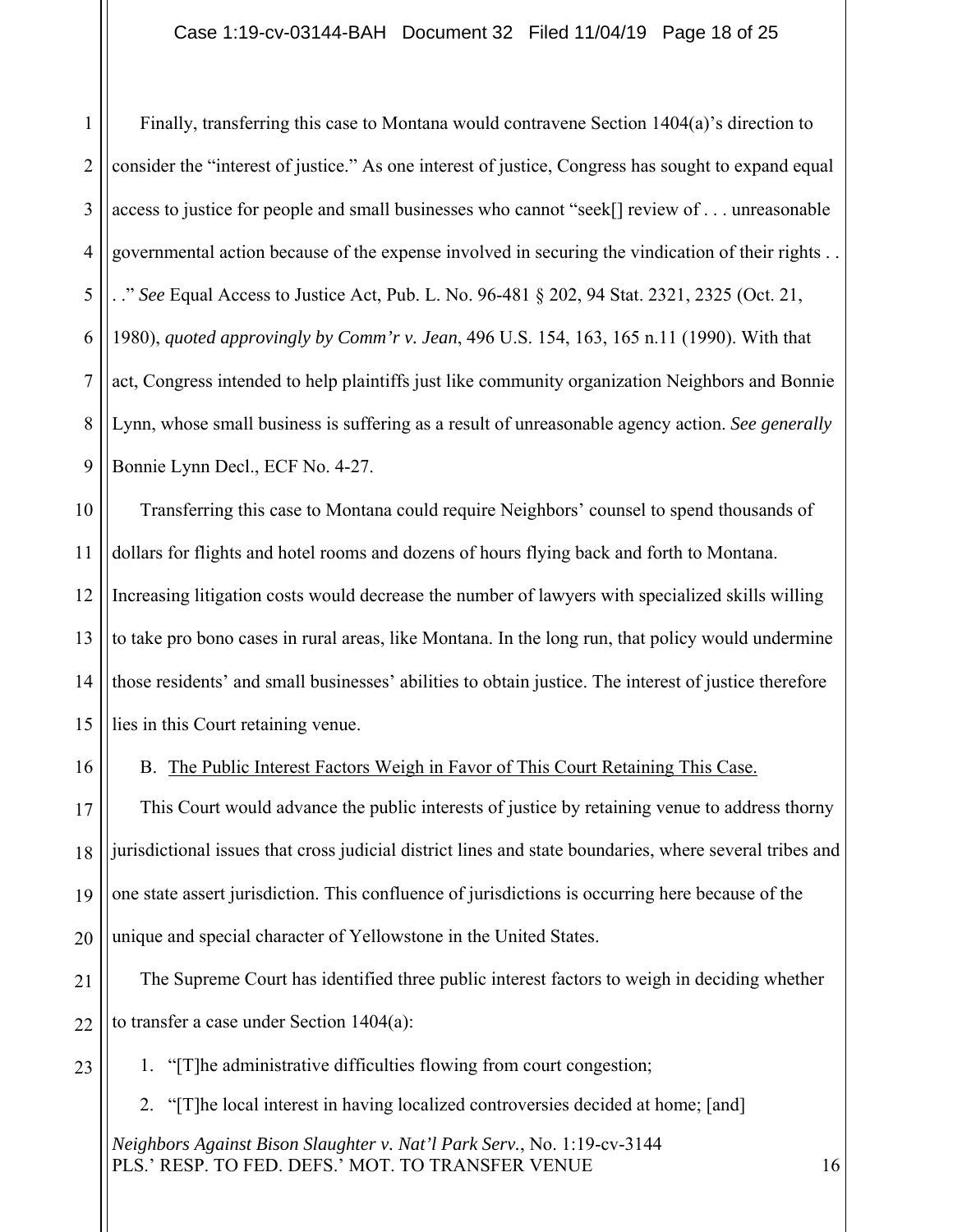3. "[T]he interest in having the trial of a diversity case in a forum that is at home with the law."

*Atl. Marine*, 571 U.S. 49, 63 n.6 (quotations omitted).

The first and third factors resolve easily in favor of retaining venue. For the first factor, Federal Defendants have failed to demonstrate that the District of Montana could, more easily than this District, accommodate this case on its docket. Fed. Defs.' Br. 14. That factor weighs in favor of this Court retaining venue. The third factor weighs in favor of this Court retaining venue because the District of Montana does not have any specialized knowledge in federal law, like the Supremacy Clause, the Commerce Clause, or the Public Lands Clause.

Because Federal Defendants have no other arguments, they contend that this case presents a "localized controversy" for "home" courts to decide. Fed. Defs.' Br. 14-15. They argue that Montana residents "and other relevant entities in the region have a compelling interest in having this localized controversy decided at home." *Id.* (quoting *Trout Unlimited v. USDA*, 944 F. Supp. 13, 19 (D.D.C. 1996)). They argue that this Court's decision will most affect Montana, its citizens, "its bison hunt permitting system, its citizens' private lands, and its unique ecosystems . . . inextricably linked in this case . . . ." *Id.*12

Because they filed this motion in haste, Federal Defendants misapprehend the practicalities of "home;" ignore the tribes from Washington, Oregon, and Idaho who hunt bison in Beattie Gulch; deny Yellowstone's importance to all citizens of the United States; and fail to account for the Secretary of the Interior's personal involvement in bison management. The fallacies of the

21 22

17

18

19

20

<sup>23</sup>  $12$  Federal Defendants audaciously contend that Montana owns the Yellowstone bison, but that forms a central question for this litigation. *Compare* Fed. Defs.' Br. 15 ("[Montana's] wildlife") *with* Pls.' TRO/PI Br. 22-29. Neighbors rejects Federal Defendants' legal conclusion. Federal Defendants are putting the cart before the horse by raising that issue in their motion to transfer.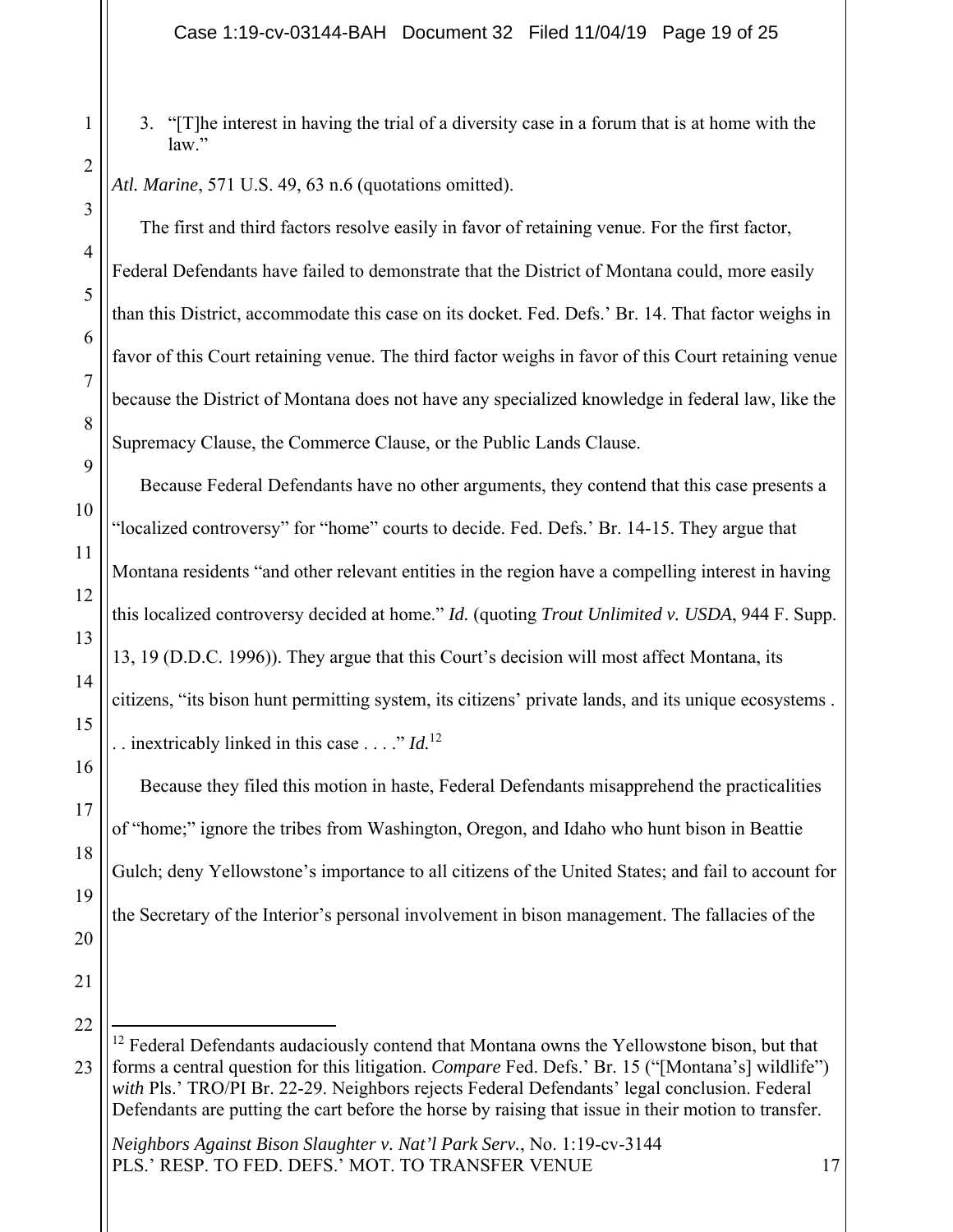1 2 agencies' arguments fatally undermine its attempts to demonstrate inconvenience sufficient to compel this District to transfer this case to Montana.

3

4

5

6

7

8

9

18

19

20

21

22

23

1. *Complicated Jurisdictional Boundaries Preclude any Conclusion That Montana Qualifies as a "Home" Jurisdiction with a Localized Controversy.* 

 Federal Defendants refer to Montana as the "home" district, and the district "where the challenged decision-making occurred, where the federal and state natural resources at issue are located, and where the resolution of this litigation will be most keenly felt." Fed. Defs.' Br. 14, 17-18. They have failed to account for the judicial districts that Congress drew, their proximity to Ms. Lynn's properties, and where the relevant decisions actually happened.

10 11 12 13 14 15 16 17 Federal Defendants fail to recognize that Congress included Yellowstone within the District of Wyoming—even the areas within Montana: "Wyoming and those portions of Yellowstone National Park situated in Montana and Idaho constitute one judicial district." 28 U.S.C. § 131. Separately, "Montana, *exclusive of Yellowstone National Park*, constitutes one judicial district." Id. § 106 (emphasis added). Those statutes put Ms. Lynn's property just 300 yards from the District of Wyoming. Lynn Decl. ¶ 13; *see* Pls.' TRO/PI Br. v (map). Indeed, some bison, that hunters shoot on Forest Service land in Beattie Gulch, run back into Yellowstone and die on Park Service land in the District of Wyoming. *See* Sue Oliver Decl. ¶ 8, ECF No. 4-36; Sue Oliver, *Bison Meeting Notes April 6, 2016*, ECF No. 4-41.

When Ms. Lynn drives to the grocery store in Gardiner, Montana, from her RV down Old Yellowstone Trail South, Ms. Lynn drives through the District of Wyoming and back into the District of Montana. *See* IBMP EIS 33. She keeps that RV there, in part, so that she can go into Yellowstone—in the District of Wyoming. Lynn Decl. ¶¶ 16-17. Beattie Gulch, on Forest Service land, borders the District of Wyoming. *See* IBMP EIS 33.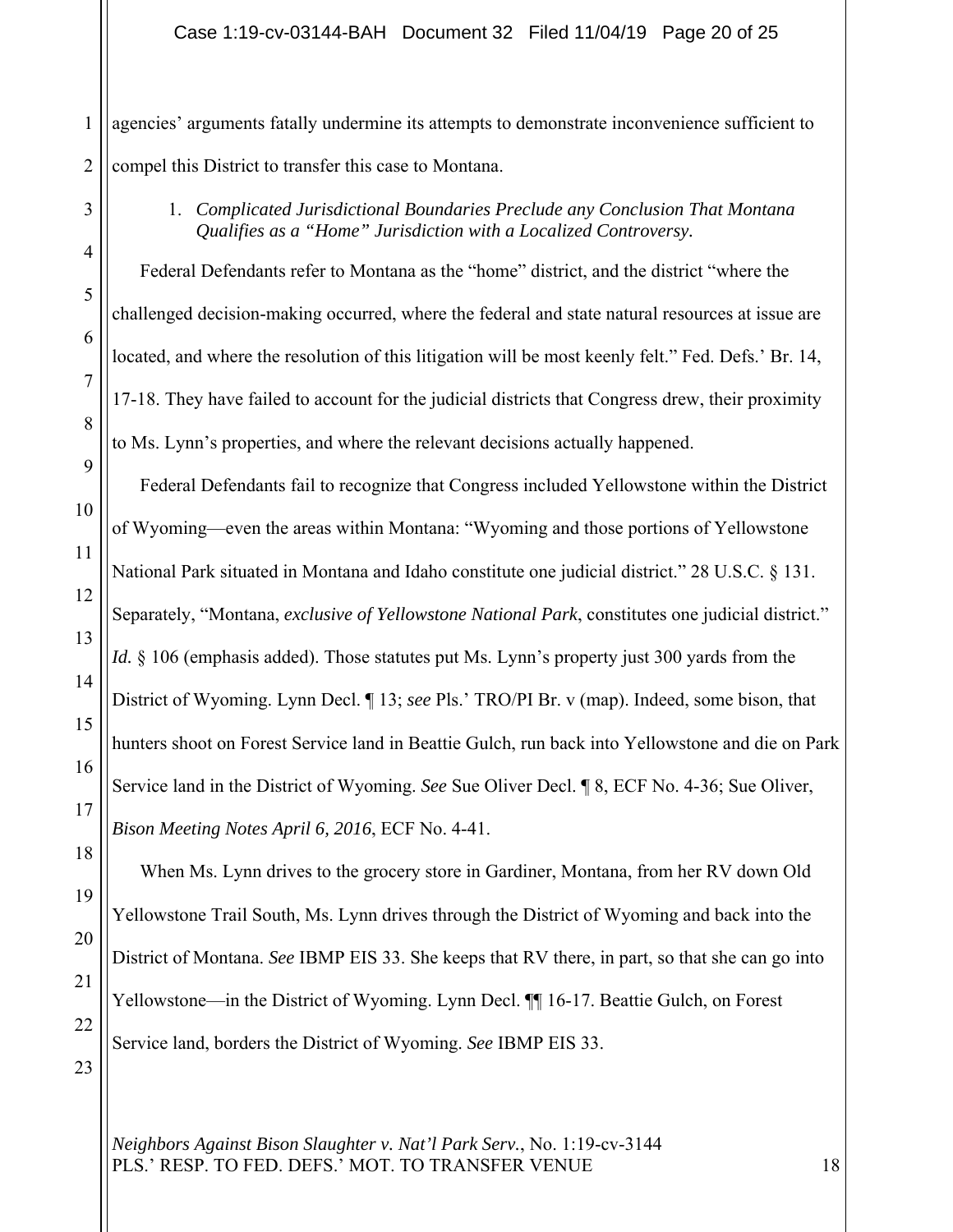### Case 1:19-cv-03144-BAH Document 32 Filed 11/04/19 Page 21 of 25

1 2 3 4 5 6 7 8 9 10 Federal Defendants argue that the decisions all happened in Montana and that "the challenged actions are located" in Montana, Fed. Defs.' Br. 15, 17, but they do not even account for Yellowstone Park Superintendent Sholly making decisions from the District of Wyoming. In this area, wild, Yellowstone bison cross state boundaries, judicial district boundaries, and other boundaries blissfully ignorant until the shooting starts; then they retreat back across those jurisdictional boundaries into Yellowstone. *See* Oliver Decl. ¶ 8. The Park Service once kept Yellowstone bison in the Stephens Creek Facility: in Montana, but in the Wyoming Judicial District, although now the Park Service releases many for hunting. *See* IBMP EIS 181; 2019 Winter Decision. Those actions happen in the District of Wyoming. Federal Defendants' ignore these jurisdictional lines.

11 12 13 14 15 16 17 Not only judicial districts intersect here. Montana exercises overlapping jurisdiction over the land within its boundaries and within the judicial District of Wyoming. *See Kleppe v. New Mexico*, 426 U.S. 529, 543 (1976) ("Absent consent or cession a State undoubtedly retains jurisdiction over federal lands within its territory, but Congress equally surely retains the power to enact legislation respecting those lands pursuant to the Property Clause."). And the Tribes assert jurisdiction there, too. [Tribes'] Mot. to File a Joint *Amicus Curiae* Br. in Supp. of the Fed. Defs. 3 (Tribes' Mot.), ECF No. 23.

18 19 20 21 22 Federal Defendants argue that "[t]he hunters, American Indian tribes, and state interests that will be harmed by the emergency relief they seek are all in Montana." Fed. Defs.' Br. 3. That misstates the facts. The tribes who moved for leave to file an *amicus curiae* brief include tribes from four states: Washington, Idaho, Oregon, and Montana. *See generally* Tribes' Mot. These cross-cutting jurisdictional lines and impacts that transcend boundaries undermine Federal

23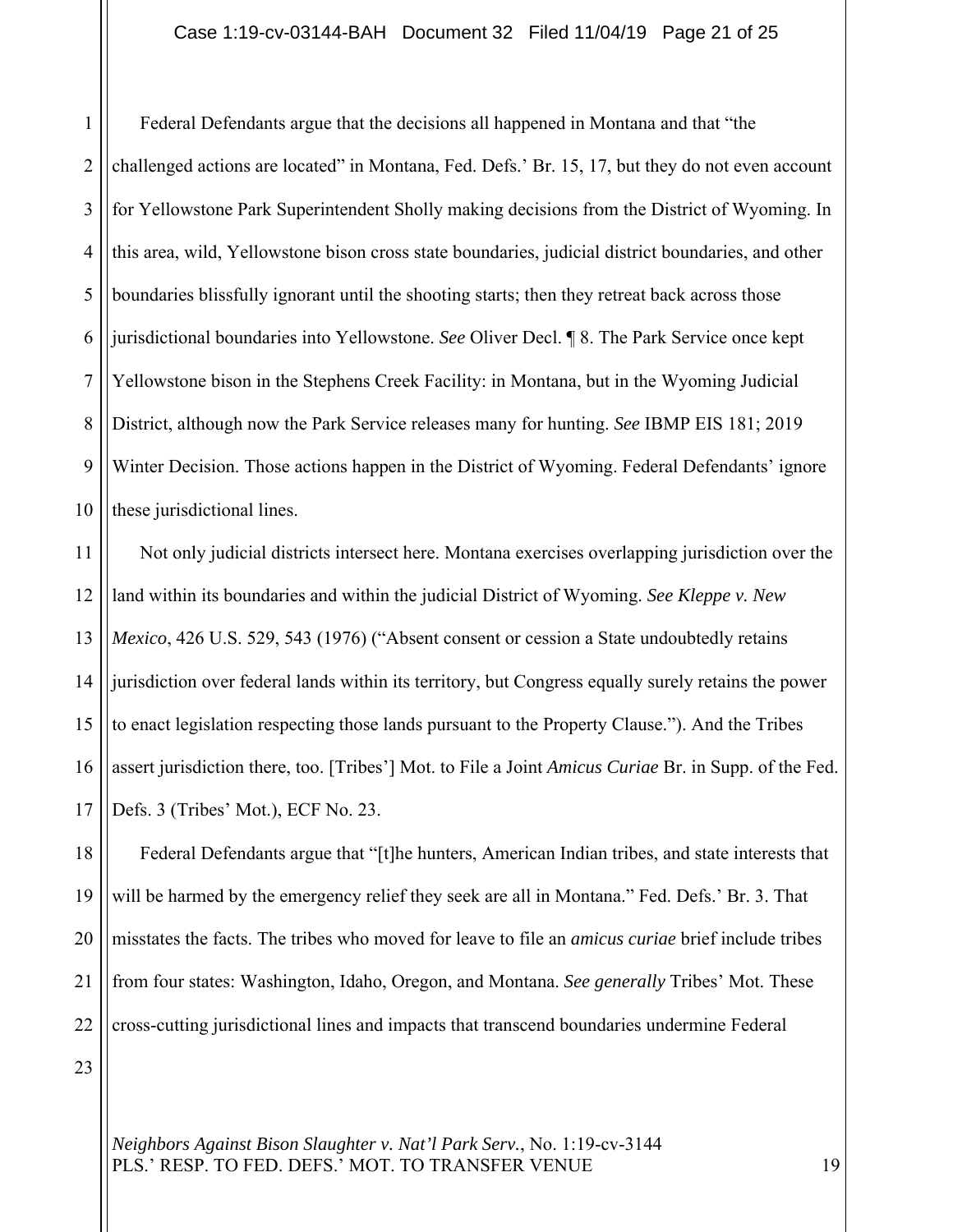## Case 1:19-cv-03144-BAH Document 32 Filed 11/04/19 Page 22 of 25

1 2 Defendants' argument that the District of Montana qualifies as the home district or that this presents a localized controversy. It presents a national controversy in Yellowstone.

3

## 2. *All United States Citizens Treasure Yellowstone*

4 5 6 7 8  $\overline{Q}$ This Court has previously denied a motion to transfer a Yellowstone case because, "[w]hile [it] does not discount the importance of these issues to the people of Wyoming, the Court finds, as it has done previously, that the management of Yellowstone National Park and more broadly, the interpretation of various federal mandates governing the NPS, present questions of national significance." *Greater Yellowstone Coal. v. Kempthorne*, at \*16. Yellowstone does not belong to Montana or to Wyoming, but "is truly a national icon." *Id.* at \*17.

10 11 12 13 14 This Court recognized that "[t]he management of the National Parks and the interpretation of federal environmental statutes are nationwide concerns." *Id.* at \*18. It found that "[m]ore than 70% of visitors to Yellowstone and Grand Teton National Parks are from states other than Wyoming, Montana and Idaho, the States in which those Parks are located in whole or in part." *Id.* at 17.

15 16 17 18 19 20 21 22 The same considerations weigh heavily here. The Park Service and the Forest Service have recognized that every year, "United States citizens and people from all over the world spend more than 9 million visitor days of recreation in developed sites of the Yellowstone area . . . ." IBMP EIS xxx. Many of those visitors come to see bison. "[I]n modern times, wildlife viewing is the primary activity for many visitors who come to [Yellowstone]. Bison are ranked as one of the top 10 animals visitors hope to see on a visit . . . ." *Id.* Yellowstone qualifies as a national treasure, and the consequences to so many people—some no doubt from this District undermine Federal Defendants' arguments that these impacts center on Montana.

23 *Neighbors Against Bison Slaughter v. Nat'l Park Serv.*, No. 1:19-cv-3144 PLS.' RESP. TO FED. DEFS.' MOT. TO TRANSFER VENUE 20 This Court has held that "the geographical location of specific land at issue in a case is not necessarily an indication that the effect of litigation stemming from the development of that land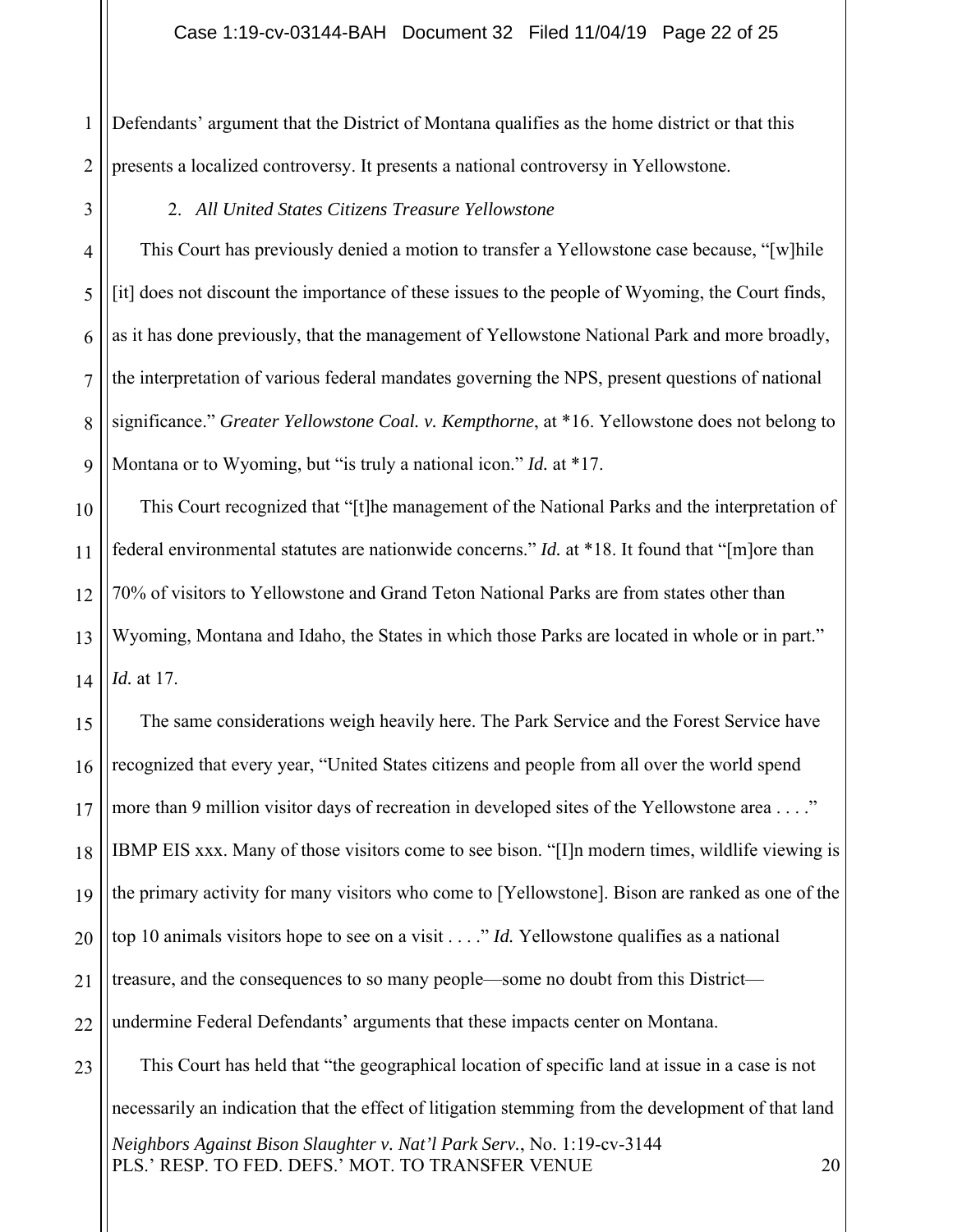1 2 3 4 5 6 7 8 is restricted to the district where the land lies." *Sierra Club v. Van Antwerp*, 523 F. Supp. 2d 5, 11 (D.D.C. 2007) (Lamberth, J.); *Concerned Rosebud*, 34 F. Supp. 2d at 776 (Green, J.) (declining to transfer a case on a pork production facility located solely in South Dakota). Here in particular, Federal Defendants admit that "bison remain an essential component of the Greater Yellowstone ecosystem, which spans millions of acres across parts of Idaho, Montana and Wyoming." Fed. Defs.' Opp. to Pls.' Mot. for a TRO and PI 2, ECF No. 25. That later statement contradicts their earlier argument that "the federal and state natural resources at issue are located" in Montana. Fed. Defs.' Br. 17-18.

9 10 11 12 13 14 15 Moreover, Ms. Lynn's guests come from around the world, and fewer come because of the bison hunting. Lynn Decl. ¶ 18. One who made the journey and witnessed the hunt "cried at the despicable wanton slaughter happening outside her doorway's view." *Id.* ¶ 46. The rest took negative impressions with them, so the impacts extend beyond the boundaries of the District of Montana. The national significance of Yellowstone and the Yellowstone bison, its regional impacts in two other judicial districts, and the interstate and international visitors all demonstrate that the actions here do not cause only localized impacts in the District of Montana.

> 3. *Federal Defendants Fail to Account for the Secretary of the Interior's Personal Directions on Bison Management.*

17 18 19 20 21 22 23 Federal Defendants have forfeited any right to ask to transfer this case to Montana because in 2018, the Secretary of the Interior took over Yellowstone bison management decision-making as a national issue. This Court has declined to transfer other cases when "high-ranking government officials in Washington, D.C. were involved in inter-agency discussions regarding the [decision in Yellowstone]." *Greater Yellowstone Coal. v. Bosworth*, 180 F. Supp. 2d at 128; *Greater Yellowstone Coal. v. Kempthorne*, at \*12 ("Plaintiffs aver significant involvement on the part of

*Neighbors Against Bison Slaughter v. Nat'l Park Serv.*, No. 1:19-cv-3144 PLS.' RESP. TO FED. DEFS.' MOT. TO TRANSFER VENUE 21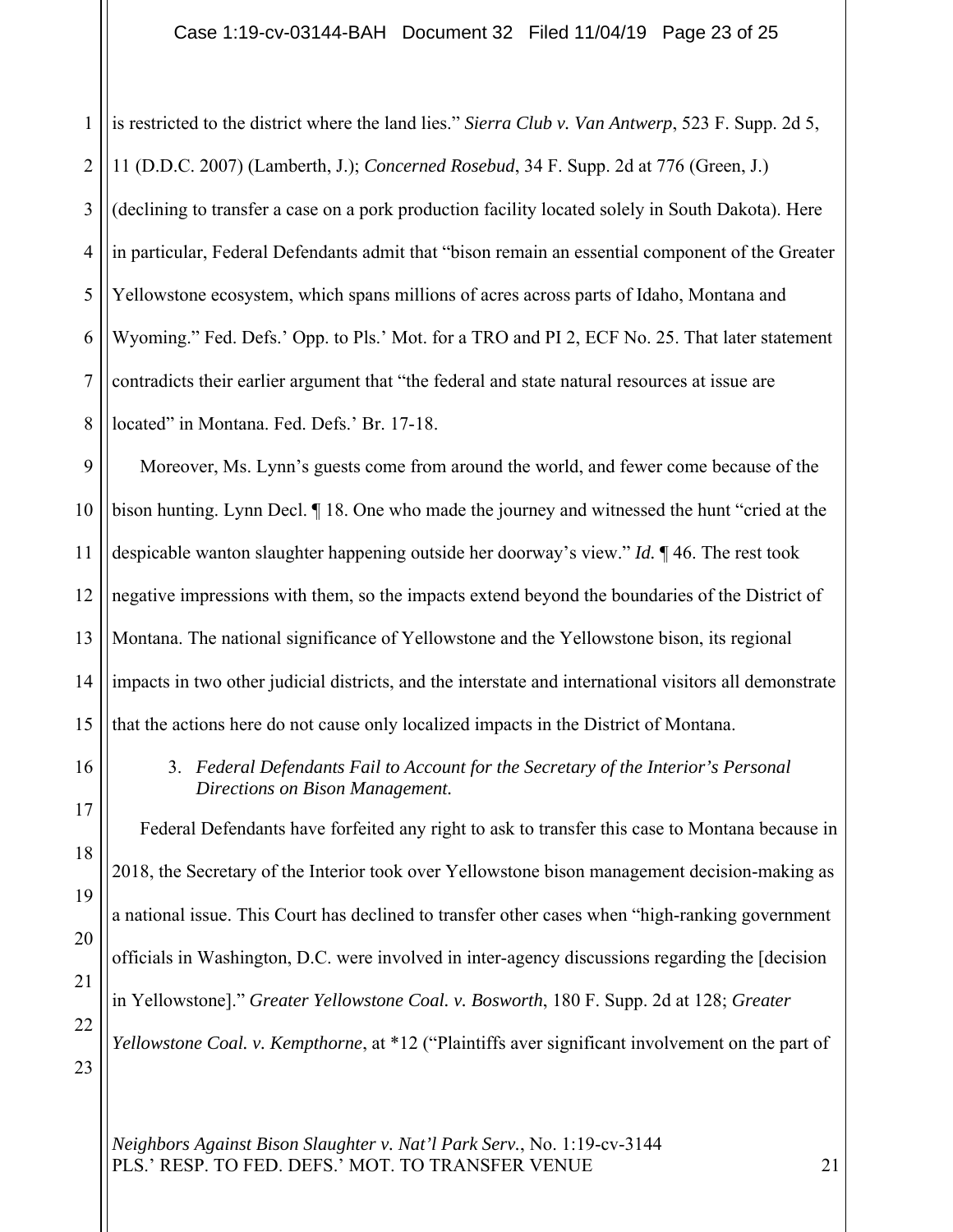1 2 high-level Executive Branch officials, up to and including those in the White House."). This presents Presidential-Cabinet-level involvement in Yellowstone.

3 4 5 6 7 8 9 10 11 12 13 14 15 16 17 Secretary Zinke pushed Superintendent Wenk out, so Secretary Zinke could install a new superintendent who would adopt the bison management policy he preferred. As Superintendent Wenk explained, he clashed with Secretary Zinke only over bison management. Edward O'Brien, *Yellowstone Park Chief Blames Bison Politics For His Departure*, Yellowstone Public Radio (Aug. 9, 2018), mtpr.org/post/yellowstone-park-chief-blames-bison-politics-his-departure ("Wenk says bison management is . . . the only issue that caused friction between himself and [Secretary] Zinke."). Later Park Service Deputy Director P. Dan Smith issued an ultimatum memorandum, from this District, that gave Superintendent Wenk four options for leaving his position.<sup>13</sup> That juxtaposition leads to only one conclusion, as Superintendent Wenk told reporters: Secretary Zinke pushed him out over Yellowstone bison management. *See* Matthew Brown, *Yellowstone boss says Trump administration forcing him out*, Associated Press (June 7, 2018), apnews.com/24808bac6ff445998da7254d5b299ced.14 Thus, Secretary Zinke called the shots on Yellowstone bison management from this District.<sup>15</sup> This evidence undermines any conclusion that Yellowstone bison management qualifies only as a local controversy. It weighs against transferring this case.

- 18
- 19
- 20 21 22 23 <sup>13</sup> See Memo. from Deputy Director, Exercising the Authority of the Director, P. Dan Smith to Dan Wenk (undated), documentcloud.org/documents/4498098-Wenk-Yellowstone.html, Ex. C. <sup>14</sup> This statement does not qualify as hearsay because "the party's agent or employee [made it] on a matter within the scope of that relationship and while it existed." Fed. R. Evid.  $801(d)(2)(C)$ . <sup>15</sup> If Federal Defendants dispute these facts, and if the Court feels inclined to grant this motion, Federal Defendants reserve the right to conduct discovery. *See Starnes*, 512 F.2d 934 ("In some cases an evidentiary hearing may be necessary to develop relevant facts . . . . [W]here the evidence and arguments supporting a transfer are in doubt, a hearing or conference would be desirable before the district court decides the motion.") (quotations and alterations omitted).